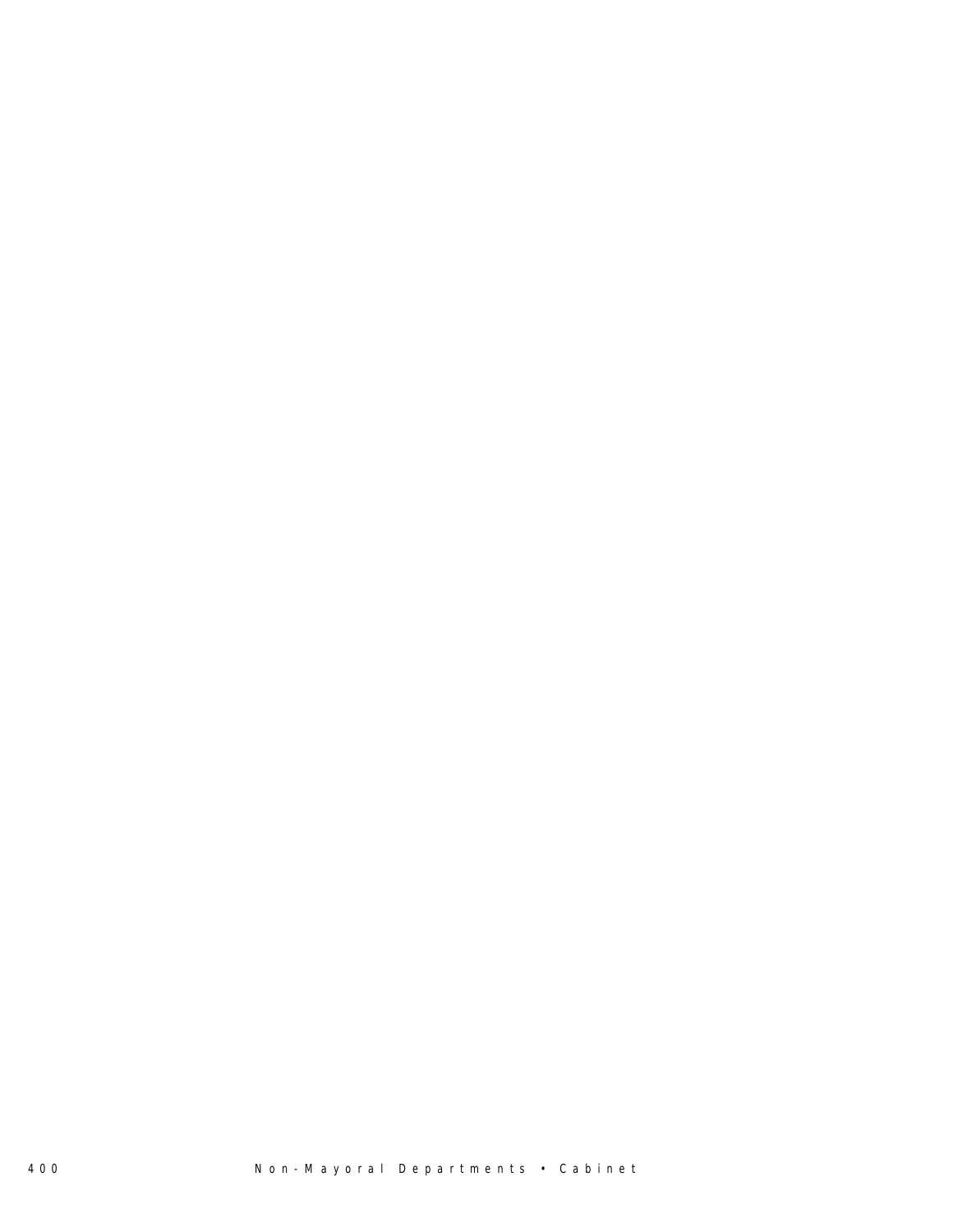## Non-Mayoral Departments

### *Cabinet Mission*

These departments are governed independently by appointed or elected officials, but are financed by the City: City Clerk (elected by the City Council); City Council (elected position); Finance Commission (appointed by Governor); Licensing Board (appointed by Governor); and Suffolk County Sheriff (elected position).

| <b>Operating Budget</b>            | Program Name                                                        | Total Actual '10                           | Total Actual '11                           | Total Approp '12                             | <b>Total Budget '13</b>                      |
|------------------------------------|---------------------------------------------------------------------|--------------------------------------------|--------------------------------------------|----------------------------------------------|----------------------------------------------|
|                                    | City Clerk<br>City Council<br>Finance Commission<br>Licensing Board | 975.133<br>4,458,133<br>219.543<br>649,022 | 969.125<br>4,508,924<br>174.347<br>599,030 | 1,008,314<br>4,676,230<br>185,460<br>720.079 | 1,009,887<br>4,800,230<br>188,735<br>687,357 |
|                                    | <b>Total</b>                                                        | 6,301,831                                  | 6,251,426                                  | 6,590,083                                    | 6,686,209                                    |
| <b>External Funds Expenditures</b> |                                                                     | Total Actual '10                           | Total Actual '11                           | <b>Total Approp '12</b>                      | <b>Total Budget '13</b>                      |
|                                    | City Clerk                                                          | 35,327                                     | 5,063                                      | 24,078                                       | 45,910                                       |
|                                    | <b>Total</b>                                                        | 35,327                                     | 5,063                                      | 24,078                                       | 45,910                                       |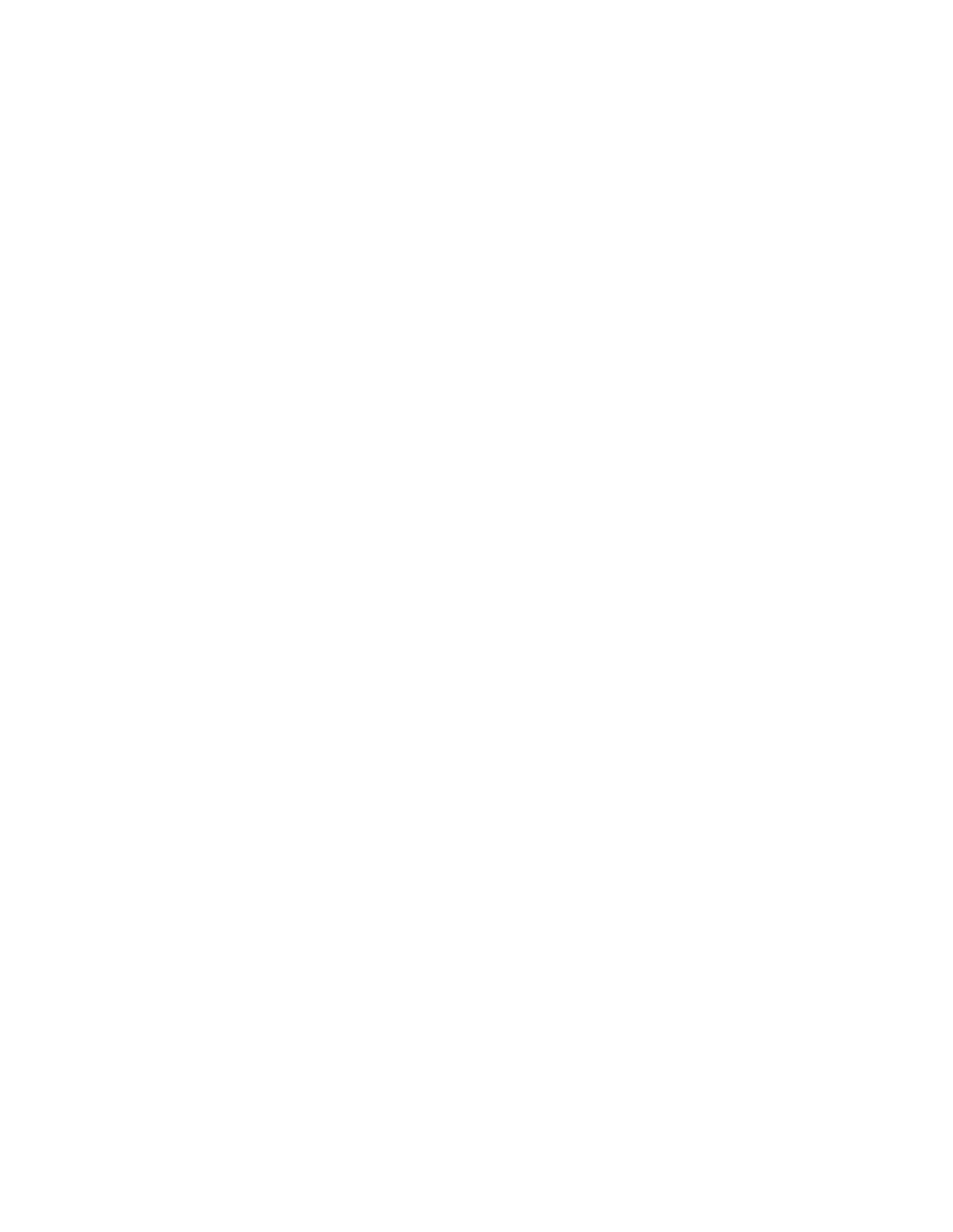## City Clerk Operating Budget

### *Maureen Feeney, City Clerk Appropriation: 161*

### *Department Mission*

The mission of the City Clerk's office is to accept, file, record, and maintain all municipal records. The City Clerk publishes the agenda for all City Council meetings, records all Council and related Mayoral actions, and edits and compiles the minutes of Council meetings. The Department also maintains the City Council document system database and publishes all ordinances and amended codes on a yearly basis. The City Clerk is also responsible for overseeing the work of the Archives Commission.

#### *FY13 Performance Strategies*

- To provide archives record center services to City departments and the public; provide records disposition services to departments.
- To update the Ordinance section of the Muni Code and distribute supplements.

| <b>Operating Budget</b>      | Program Name                                                     | Total Actual '10              | Total Actual '11              | <b>Total Approp '12</b>       | <b>Total Budget '13</b>       |
|------------------------------|------------------------------------------------------------------|-------------------------------|-------------------------------|-------------------------------|-------------------------------|
|                              | Legislative Support<br>Document Filing<br>Archives               | 224,253<br>470.043<br>280,837 | 273,611<br>419.894<br>275,620 | 278,263<br>450.818<br>279,233 | 343,578<br>386,547<br>279,762 |
|                              | Total                                                            | 975,133                       | 969,125                       | 1,008,314                     | 1,009,887                     |
| <b>External Funds Budget</b> | <b>Fund Name</b>                                                 | Total Actual '10              | Total Actual '11              | Total Approp '12              | <b>Total Budget '13</b>       |
|                              | National Historical Publications & Records<br>Commission (NHPRC) | 35,327                        | 5,063                         | 24,078                        | 45,910                        |
|                              | Total                                                            | 35,327                        | 5,063                         | 24,078                        | 45,910                        |
| <b>Operating Budget</b>      |                                                                  | Actual '10                    | Actual '11                    | Approp '12                    | <b>Budget '13</b>             |
|                              | <b>Personnel Services</b><br>Non Personnel                       | 923.263<br>51,870             | 924.091<br>45,034             | 959.469<br>48,845             | 956,234<br>53,653             |
|                              | Total                                                            | 975,133                       | 969,125                       | 1,008,314                     | 1,009,887                     |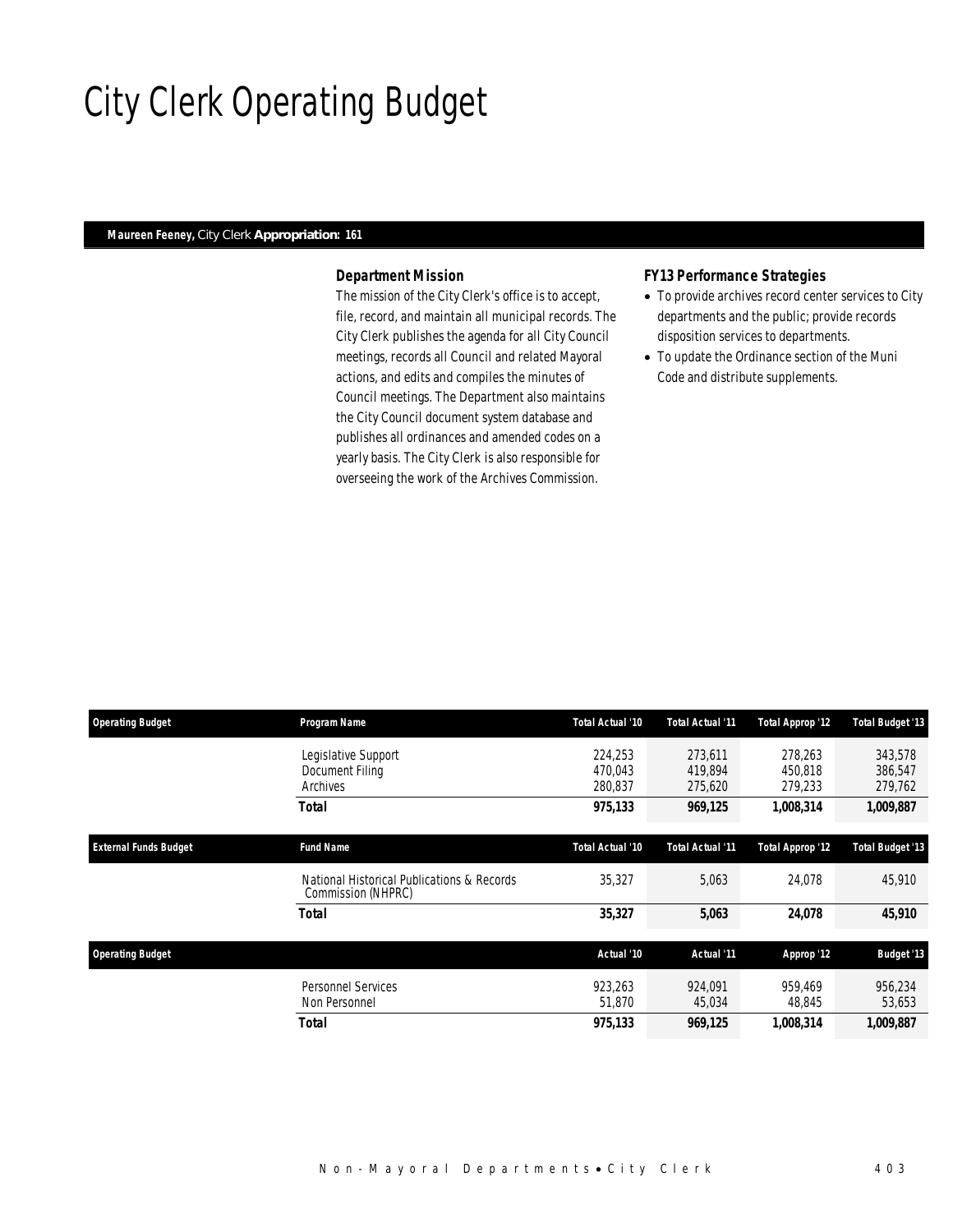### City Clerk Operating Budget



### *Authorizing Statutes*

- Election of the City Clerk, CBC St. 2 §§ 11, 13, 550, 551; CBC St. 6 § 101; CBC Ord. §§ 2-10.1-2- 10.4; M.G.L.A. c. 41, §§ 12-19.
- Duties of the City Clerk, M.G.L.A. c. 41, §§ 12-19; 1988 Mass. Acts ch. 68; M.G.L.A. c.55, § 26; CBC Ord. §§ 2-10.1-2-10.4; CBC Ord. § 2-12.5; CBC Ord. § 5-5.6; CBC Ord. § 5-5.10; CBC Ord. §§ 12- 9A.1-12-9A.9; CBC Ord. §18-1.
- City Archives and Records Commission, 1988 Mass. Acts ch. 68.

#### *Description of Services*

Services to the public include the sale of various licenses and permits, notarizing and attesting to documents, and filing, recording, and copying papers in the custody of the Clerk. Services to City government consist of providing informational resources and technical assistance, administration of oaths of office, attestation of various legal papers, custody of records, and administration of the state's open meeting law. The Archives Commission oversees the protection of City records, files, and other items of historic interest.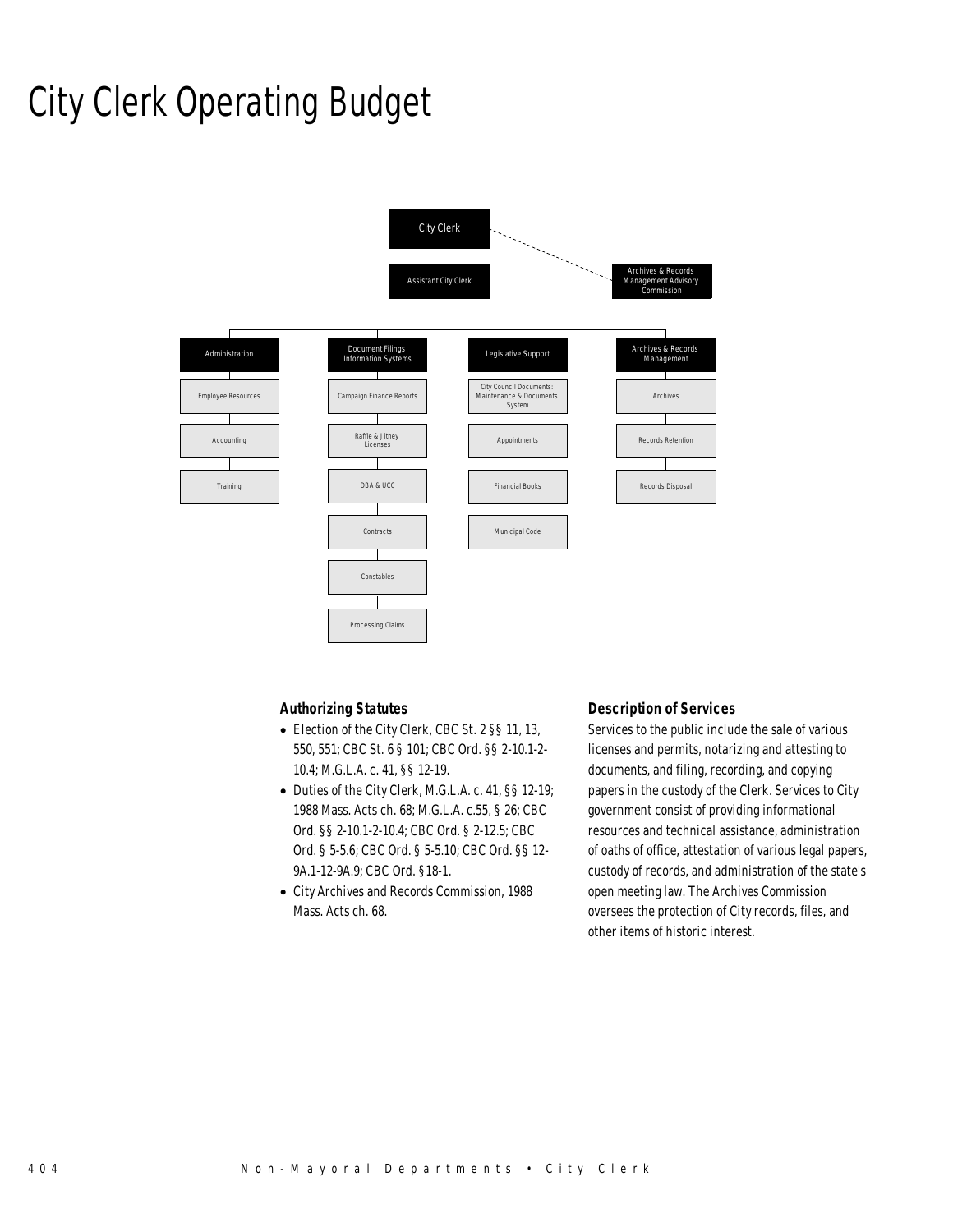# Department History

| <b>Personnel Services</b>       |                                                                                                                                                                                                                                                                                                      | FY10 Expenditure                                                                                      | FY11 Expenditure                                                                               | FY12 Appropriation                                                                          | FY13 Adopted                                                                                                                   | Inc/Dec 12 vs 13                                                                                                            |
|---------------------------------|------------------------------------------------------------------------------------------------------------------------------------------------------------------------------------------------------------------------------------------------------------------------------------------------------|-------------------------------------------------------------------------------------------------------|------------------------------------------------------------------------------------------------|---------------------------------------------------------------------------------------------|--------------------------------------------------------------------------------------------------------------------------------|-----------------------------------------------------------------------------------------------------------------------------|
|                                 | 51000 Permanent Employees<br>51100 Emergency Employees<br>51200 Overtime<br>51600 Unemployment Compensation<br>51700 Workers' Compensation<br><b>Total Personnel Services</b>                                                                                                                        | 923,263<br>0<br>$\mathbf 0$<br>$\boldsymbol{0}$<br>0<br>923,263                                       | 924,091<br>0<br>0<br>$\overline{0}$<br>$\Omega$<br>924,091                                     | 959,469<br>0<br>0<br>0<br>0<br>959,469                                                      | 956,234<br>$\mathbf{0}$<br>$\mathbf 0$<br>$\mathbf{0}$<br>$\Omega$<br>956,234                                                  | $-3,235$<br>$\overline{0}$<br>$\overline{0}$<br>$\mathbf{0}$<br>$\overline{0}$<br>$-3,235$                                  |
| <b>Contractual Services</b>     |                                                                                                                                                                                                                                                                                                      | FY10 Expenditure                                                                                      | FY11 Expenditure                                                                               | FY12 Appropriation                                                                          | FY13 Adopted                                                                                                                   | Inc/Dec 12 vs 13                                                                                                            |
|                                 | 52100 Communications<br>52200 Utilities<br>52400 Snow Removal<br>52500 Garbage/Waste Removal<br>52600 Repairs Buildings & Structures<br>52700 Repairs & Service of Equipment<br>52800 Transportation of Persons<br>52900 Contracted Services<br><b>Total Contractual Services</b>                    | 8,478<br>$\boldsymbol{0}$<br>0<br>0<br>$\overline{0}$<br>3,653<br>$\mathbf 0$<br>10,244<br>22,375     | 7,525<br>$\mathbf 0$<br>0<br>0<br>$\overline{0}$<br>4,620<br>2,908<br>9,344<br>24,397          | 9,948<br>$\mathbf 0$<br>0<br>0<br>$\overline{0}$<br>4,500<br>0<br>13,200<br>27,648          | 8,000<br>$\mathbf 0$<br>$\mathbf{0}$<br>$\mathbf{0}$<br>$\mathbf{0}$<br>5,000<br>3,503<br>13,900<br>30,403                     | $-1,948$<br>$\mathbf 0$<br>$\mathbf{0}$<br>$\mathbf{0}$<br>$\overline{0}$<br>500<br>3,503<br>700<br>2,755                   |
| <b>Supplies &amp; Materials</b> |                                                                                                                                                                                                                                                                                                      | FY10 Expenditure                                                                                      | FY11 Expenditure                                                                               | FY12 Appropriation                                                                          | FY13 Adopted                                                                                                                   | Inc/Dec 12 vs 13                                                                                                            |
|                                 | 53000 Auto Energy Supplies<br>53200 Food Supplies<br>53400 Custodial Supplies<br>53500 Med, Dental, & Hosp Supply<br>53600 Office Supplies and Materials<br>53700 Clothing Allowance<br>53800 Educational Supplies & Mat<br>53900 Misc Supplies & Materials<br><b>Total Supplies &amp; Materials</b> | $\bf{0}$<br>$\boldsymbol{0}$<br>0<br>$\overline{0}$<br>12,955<br>0<br>$\boldsymbol{0}$<br>0<br>12,955 | $\mathbf 0$<br>$\mathbf 0$<br>0<br>$\overline{0}$<br>11,496<br>0<br>$\mathbf 0$<br>0<br>11,496 | $\mathbf 0$<br>$\boldsymbol{0}$<br>0<br>0<br>11.800<br>0<br>$\boldsymbol{0}$<br>0<br>11,800 | $\mathbf 0$<br>$\mathbf 0$<br>$\mathbf{0}$<br>$\mathbf{0}$<br>12,250<br>$\mathbf{0}$<br>$\mathbf{0}$<br>$\mathbf{0}$<br>12,250 | $\mathbf{0}$<br>$\mathbf 0$<br>$\mathbf{0}$<br>$\overline{0}$<br>450<br>$\mathbf{0}$<br>$\mathbf{0}$<br>$\mathbf{0}$<br>450 |
| <b>Current Chgs &amp; Oblig</b> |                                                                                                                                                                                                                                                                                                      | FY10 Expenditure                                                                                      | FY11 Expenditure                                                                               | FY12 Appropriation                                                                          | FY13 Adopted                                                                                                                   | Inc/Dec 12 vs 13                                                                                                            |
|                                 | 54300 Workers' Comp Medical<br>54400 Legal Liabilities<br>54500 Aid To Veterans<br>54600 Current Charges H&I<br>54700 Indemnification<br>54900 Other Current Charges<br>Total Current Chgs & Oblig                                                                                                   | $\boldsymbol{0}$<br>$\boldsymbol{0}$<br>$\boldsymbol{0}$<br>0<br>$\overline{0}$<br>10,108<br>10,108   | $\mathbf 0$<br>0<br>$\overline{0}$<br>0<br>$\Omega$<br>5,215<br>5,215                          | $\boldsymbol{0}$<br>0<br>$\overline{0}$<br>0<br>0<br>9,397<br>9,397                         | $\boldsymbol{0}$<br>$\mathbf 0$<br>$\mathbf{0}$<br>$\mathbf{0}$<br>$\theta$<br>11,000<br>11,000                                | $\mathbf 0$<br>$\mathbf 0$<br>$\overline{0}$<br>$\overline{0}$<br>$\Omega$<br>1,603<br>1,603                                |
| Equipment                       |                                                                                                                                                                                                                                                                                                      | FY10 Expenditure                                                                                      | FY11 Expenditure                                                                               | FY12 Appropriation                                                                          | FY13 Adopted                                                                                                                   | Inc/Dec 12 vs 13                                                                                                            |
|                                 | 55000 Automotive Equipment<br>55400 Lease/Purchase<br>55600 Office Furniture & Equipment<br>55900 Misc Equipment<br><b>Total Equipment</b>                                                                                                                                                           | $\boldsymbol{0}$<br>5,284<br>$\pmb{0}$<br>1,148<br>6,432                                              | 0<br>2,642<br>0<br>1,284<br>3,926                                                              | $\mathbf 0$<br>0<br>$\boldsymbol{0}$<br>$\mathbf 0$<br>0                                    | $\mathbf 0$<br>$\mathbf 0$<br>$\boldsymbol{0}$<br>$\mathbf 0$<br>$\pmb{0}$                                                     | $\mathbf 0$<br>$\mathbf 0$<br>$\mathbf 0$<br>0<br>0                                                                         |
| Other                           |                                                                                                                                                                                                                                                                                                      | FY10 Expenditure                                                                                      | FY11 Expenditure                                                                               | FY12 Appropriation                                                                          | FY13 Adopted                                                                                                                   | Inc/Dec 12 vs 13                                                                                                            |
|                                 | 56200 Special Appropriation<br>57200 Structures & Improvements<br>58000 Land & Non-Structure<br><b>Total Other</b>                                                                                                                                                                                   | $\pmb{0}$<br>$\pmb{0}$<br>$\boldsymbol{0}$<br>$\pmb{0}$                                               | 0<br>0<br>0<br>0                                                                               | $\pmb{0}$<br>0<br>0<br>0                                                                    | $\boldsymbol{0}$<br>$\mathbf 0$<br>$\mathbf 0$<br>0                                                                            | 0<br>$\mathbf 0$<br>$\mathbf 0$<br>0                                                                                        |
|                                 | <b>Grand Total</b>                                                                                                                                                                                                                                                                                   | 975,133                                                                                               | 969,125                                                                                        | 1,008,314                                                                                   | 1,009,887                                                                                                                      | 1,573                                                                                                                       |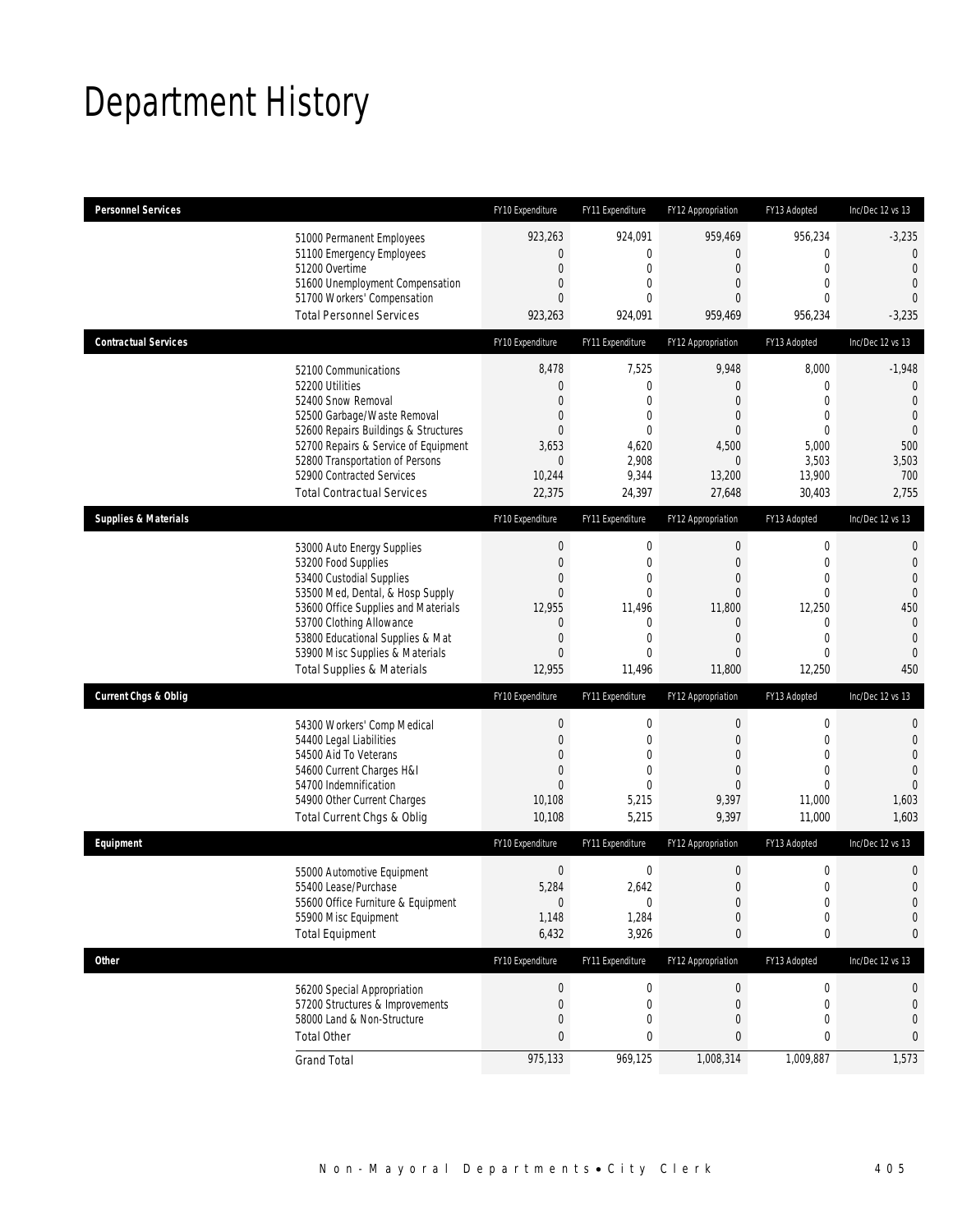# Department Personnel

| Title                  | Union<br>Code   | Grade | Position | FY13 Salary | Title                        | Union<br>Code   | Grade     | Position | FY13 Salary |
|------------------------|-----------------|-------|----------|-------------|------------------------------|-----------------|-----------|----------|-------------|
|                        |                 |       |          |             |                              |                 |           |          |             |
| Admin Analyst          | SE <sub>1</sub> | 04    | 3.00     | 171,917     | <b>City Clerk</b>            | CDH             | <b>NG</b> | 1.00     | 98,119      |
| Admin Assistant        | SU <sub>4</sub> | 15    | 1.00     | 58,161      | Head Clerk & Secretary       | SU4             | 13        | 2.00     | 93,245      |
| <b>Admin Secretary</b> | SU <sub>4</sub> | 14    | 1.00     | 51,722      | Prin Adm Assistant (CCL)     | SE <sub>1</sub> | 07        | 1.00     | 79,459      |
| <b>Asst City Clerk</b> | <b>EXM</b>      | 09    | 1.00     | 88,493      | Prin Admin Assistant         | SE <sub>1</sub> | 08        | 2.00     | 173,689     |
|                        |                 |       |          |             | Sr Adm Assistant             | SE <sub>1</sub> | 05        | 2.00     | 126,428     |
|                        |                 |       |          |             | <b>Total</b>                 |                 |           | 14       | 941,233     |
|                        |                 |       |          |             | <b>Adjustments</b>           |                 |           |          |             |
|                        |                 |       |          |             | <b>Differential Payments</b> |                 |           |          | $\theta$    |
|                        |                 |       |          |             | Other                        |                 |           |          | 15,000      |
|                        |                 |       |          |             | Chargebacks                  |                 |           |          | $\mathbf 0$ |
|                        |                 |       |          |             | <b>Salary Savings</b>        |                 |           |          | 0           |
|                        |                 |       |          |             | <b>FY13 Total Request</b>    |                 |           |          | 956,233     |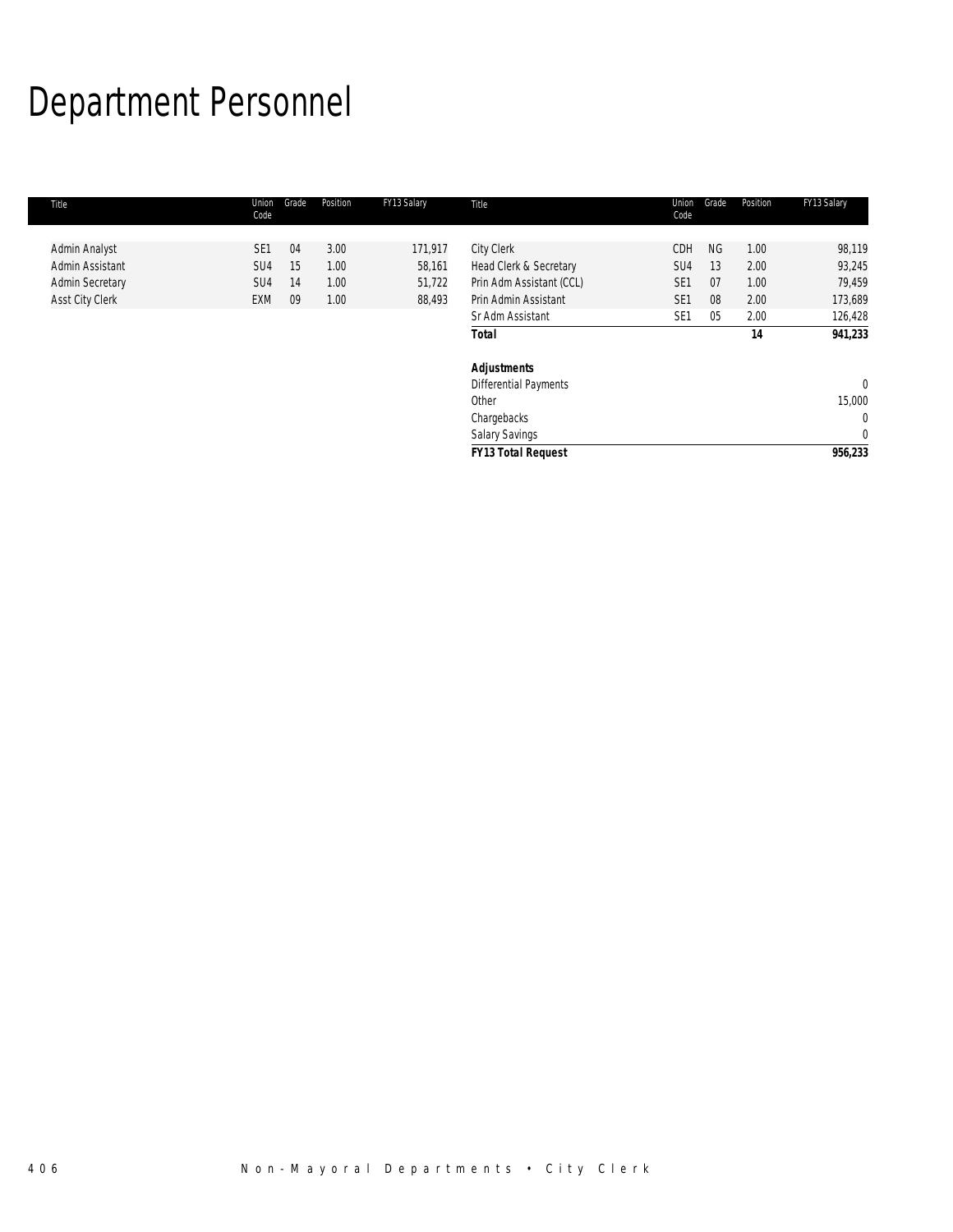## External Funds History

| <b>Personnel Services</b>                                                                                                                                                      |                                                                                                                                                                                         | FY10 Expenditure                                                                                                                             | FY11 Expenditure                                                                                               | FY12 Appropriation                                                                                                                                         | FY13 Adopted                                                                                                                            | Inc/Dec 12 vs 13                                                                                                                                       |
|--------------------------------------------------------------------------------------------------------------------------------------------------------------------------------|-----------------------------------------------------------------------------------------------------------------------------------------------------------------------------------------|----------------------------------------------------------------------------------------------------------------------------------------------|----------------------------------------------------------------------------------------------------------------|------------------------------------------------------------------------------------------------------------------------------------------------------------|-----------------------------------------------------------------------------------------------------------------------------------------|--------------------------------------------------------------------------------------------------------------------------------------------------------|
| 51200 Overtime<br>51300 Part Time Employees<br>51400 Health Insurance<br>51500 Pension & Annunity<br>51800 Indirect Costs<br>51900 Medicare<br><b>Total Personnel Services</b> | 51000 Permanent Employees<br>51100 Emergency Employees<br>51600 Unemployment Compensation<br>51700 Workers' Compensation                                                                | 31,110<br>$\boldsymbol{0}$<br>$\mathbf 0$<br>$\boldsymbol{0}$<br>$\overline{0}$<br>3,809<br>0<br>$\mathbf 0$<br>$\mathbf 0$<br>408<br>35,327 | 4,992<br>$\boldsymbol{0}$<br>0<br>$\mathbf 0$<br>$\mathbf 0$<br>0<br>0<br>0<br>$\boldsymbol{0}$<br>71<br>5,063 | 19,409<br>$\mathbf 0$<br>$\boldsymbol{0}$<br>$\overline{0}$<br>2,668<br>1,747<br>0<br>$\boldsymbol{0}$<br>$\mathbf{0}$<br>254<br>24,078                    | 39,722<br>$\mathbf 0$<br>$\mathbf 0$<br>$\mathbf{0}$<br>3,710<br>2,100<br>$\mathbf{0}$<br>$\mathbf 0$<br>$\mathbf{0}$<br>378<br>45,910  | 20,313<br>$\overline{0}$<br>$\mathbf{0}$<br>$\mathbf{0}$<br>1,042<br>353<br>$\mathbf{0}$<br>$\mathbf{0}$<br>$\overline{0}$<br>124<br>21,832            |
| <b>Contractual Services</b>                                                                                                                                                    |                                                                                                                                                                                         | FY10 Expenditure                                                                                                                             | FY11 Expenditure                                                                                               | FY12 Appropriation                                                                                                                                         | FY13 Adopted                                                                                                                            | Inc/Dec 12 vs 13                                                                                                                                       |
| 52100 Communications<br>52200 Utilities<br>52400 Snow Removal<br>52900 Contracted Services                                                                                     | 52500 Garbage/Waste Removal<br>52600 Repairs Buildings & Structures<br>52700 Repairs & Service of Equipment<br>52800 Transportation of Persons<br><b>Total Contractual Services</b>     | $\boldsymbol{0}$<br>$\boldsymbol{0}$<br>0<br>0<br>0<br>0<br>0<br>0<br>0                                                                      | $\boldsymbol{0}$<br>$\boldsymbol{0}$<br>0<br>$\boldsymbol{0}$<br>$\mathbf 0$<br>0<br>$\mathbf 0$<br>0<br>0     | $\mathbf 0$<br>$\boldsymbol{0}$<br>$\overline{0}$<br>$\mathbf 0$<br>$\mathbf{0}$<br>$\mathbf 0$<br>$\overline{0}$<br>$\mathbf 0$<br>0                      | $\boldsymbol{0}$<br>$\mathbf 0$<br>$\mathbf{0}$<br>$\mathbf 0$<br>$\overline{0}$<br>$\mathbf{0}$<br>$\overline{0}$<br>$\mathbf{0}$<br>0 | $\mathbf{0}$<br>$\mathbf{0}$<br>$\overline{0}$<br>$\Omega$<br>$\mathbf{0}$<br>$\overline{0}$<br>$\overline{0}$<br>$\overline{0}$<br>$\bf{0}$           |
| <b>Supplies &amp; Materials</b>                                                                                                                                                |                                                                                                                                                                                         | FY10 Expenditure                                                                                                                             | FY11 Expenditure                                                                                               | FY12 Appropriation                                                                                                                                         | FY13 Adopted                                                                                                                            | Inc/Dec 12 vs 13                                                                                                                                       |
| 53000 Auto Energy Supplies<br>53200 Food Supplies<br>53400 Custodial Supplies<br>53700 Clothing Allowance                                                                      | 53500 Med, Dental, & Hosp Supply<br>53600 Office Supplies and Materials<br>53800 Educational Supplies & Mat<br>53900 Misc Supplies & Materials<br><b>Total Supplies &amp; Materials</b> | $\theta$<br>$\boldsymbol{0}$<br>0<br>0<br>0<br>0<br>0<br>0<br>$\mathbf{0}$                                                                   | $\boldsymbol{0}$<br>$\boldsymbol{0}$<br>0<br>0<br>$\mathbf 0$<br>0<br>$\mathbf 0$<br>0<br>0                    | $\boldsymbol{0}$<br>$\boldsymbol{0}$<br>$\overline{0}$<br>$\mathbf{0}$<br>$\overline{0}$<br>$\mathbf 0$<br>$\boldsymbol{0}$<br>$\mathbf 0$<br>$\mathbf{0}$ | $\boldsymbol{0}$<br>$\mathbf 0$<br>$\mathbf{0}$<br>0<br>$\overline{0}$<br>$\mathbf{0}$<br>$\mathbf{0}$<br>$\mathbf{0}$<br>0             | $\mathbf{0}$<br>$\mathbf{0}$<br>$\overline{0}$<br>$\overline{0}$<br>$\mathbf{0}$<br>$\overline{0}$<br>$\overline{0}$<br>$\overline{0}$<br>$\mathbf{0}$ |
| <b>Current Chgs &amp; Oblig</b>                                                                                                                                                |                                                                                                                                                                                         | FY10 Expenditure                                                                                                                             | FY11 Expenditure                                                                                               | FY12 Appropriation                                                                                                                                         | FY13 Adopted                                                                                                                            | Inc/Dec 12 vs 13                                                                                                                                       |
| 54400 Legal Liabilities<br>54600 Current Charges H&I<br>54700 Indemnification                                                                                                  | 54300 Workers' Comp Medical<br>54900 Other Current Charges<br>Total Current Chgs & Oblig                                                                                                | $\theta$<br>$\boldsymbol{0}$<br>0<br>0<br>0<br>0                                                                                             | $\boldsymbol{0}$<br>$\boldsymbol{0}$<br>0<br>0<br>$\boldsymbol{0}$<br>0                                        | 0<br>$\mathbf 0$<br>$\overline{0}$<br>$\mathbf 0$<br>$\mathbf 0$<br>$\mathbf{0}$                                                                           | $\boldsymbol{0}$<br>$\mathbf 0$<br>$\mathbf{0}$<br>$\mathbf{0}$<br>$\mathbf 0$<br>0                                                     | $\mathbf{0}$<br>$\mathbf{0}$<br>$\overline{0}$<br>$\Omega$<br>$\mathbf{0}$<br>$\bf{0}$                                                                 |
| Equipment                                                                                                                                                                      |                                                                                                                                                                                         | FY10 Expenditure                                                                                                                             | FY11 Expenditure                                                                                               | FY12 Appropriation                                                                                                                                         | FY13 Adopted                                                                                                                            | Inc/Dec 12 vs 13                                                                                                                                       |
| 55400 Lease/Purchase<br>55900 Misc Equipment<br><b>Total Equipment</b>                                                                                                         | 55000 Automotive Equipment<br>55600 Office Furniture & Equipment                                                                                                                        | $\boldsymbol{0}$<br>$\boldsymbol{0}$<br>0<br>0<br>0                                                                                          | $\boldsymbol{0}$<br>$\boldsymbol{0}$<br>$\boldsymbol{0}$<br>0<br>0                                             | 0<br>$\mathbf 0$<br>0<br>0<br>0                                                                                                                            | $\boldsymbol{0}$<br>$\mathbf 0$<br>$\mathbf{0}$<br>$\mathbf 0$<br>0                                                                     | 0<br>$\mathbf{0}$<br>$\mathbf{0}$<br>$\mathbf{0}$<br>$\bf{0}$                                                                                          |
| <b>Other</b>                                                                                                                                                                   |                                                                                                                                                                                         | FY10 Expenditure                                                                                                                             | FY11 Expenditure                                                                                               | FY12 Appropriation                                                                                                                                         | FY13 Adopted                                                                                                                            | Inc/Dec 12 vs 13                                                                                                                                       |
| <b>Total Other</b><br><b>Grand Total</b>                                                                                                                                       | 56200 Special Appropriation<br>57200 Structures & Improvements<br>58000 Land & Non-Structure                                                                                            | $\boldsymbol{0}$<br>$\boldsymbol{0}$<br>0<br>0<br>35,327                                                                                     | $\boldsymbol{0}$<br>$\boldsymbol{0}$<br>0<br>0<br>5,063                                                        | $\boldsymbol{0}$<br>$\mathbf 0$<br>$\boldsymbol{0}$<br>$\bf{0}$<br>24,078                                                                                  | $\boldsymbol{0}$<br>$\mathbf 0$<br>$\mathbf 0$<br>$\bf{0}$<br>45,910                                                                    | $\boldsymbol{0}$<br>$\mathbf 0$<br>$\mathbf{0}$<br>0<br>21,832                                                                                         |
|                                                                                                                                                                                |                                                                                                                                                                                         |                                                                                                                                              |                                                                                                                |                                                                                                                                                            |                                                                                                                                         |                                                                                                                                                        |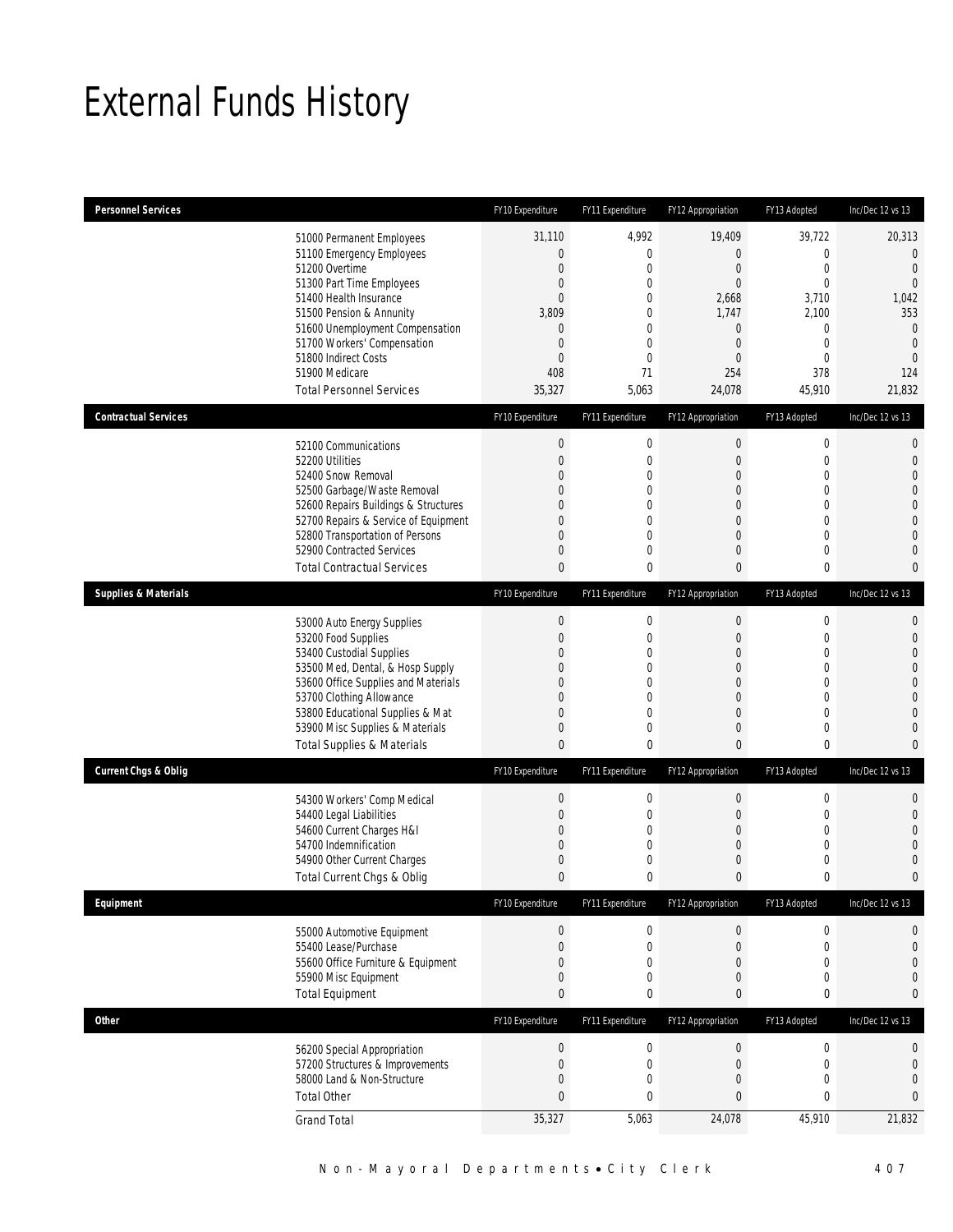### External Funds Personnel

| Title | Union<br>Grade<br>Code | FY13 Salary<br>Position | Title                       | Union<br>Code   | Grade | Position | FY13 Salary    |
|-------|------------------------|-------------------------|-----------------------------|-----------------|-------|----------|----------------|
|       |                        |                         | AdminAnI(AsArchivCity/Clrk) | SE <sub>1</sub> | 04    | 1.00     | 39,722         |
|       |                        |                         | <b>Total</b>                |                 |       |          | 39,722         |
|       |                        |                         | <b>Adjustments</b>          |                 |       |          |                |
|       |                        |                         | Differential Payments       |                 |       |          | $\overline{0}$ |
|       |                        |                         | Other                       |                 |       |          | $\overline{0}$ |
|       |                        |                         | Chargebacks                 |                 |       |          | 0              |
|       |                        |                         | Salary Savings              |                 |       |          | 0              |
|       |                        |                         | <b>FY13 Total Request</b>   |                 |       |          | 39,722         |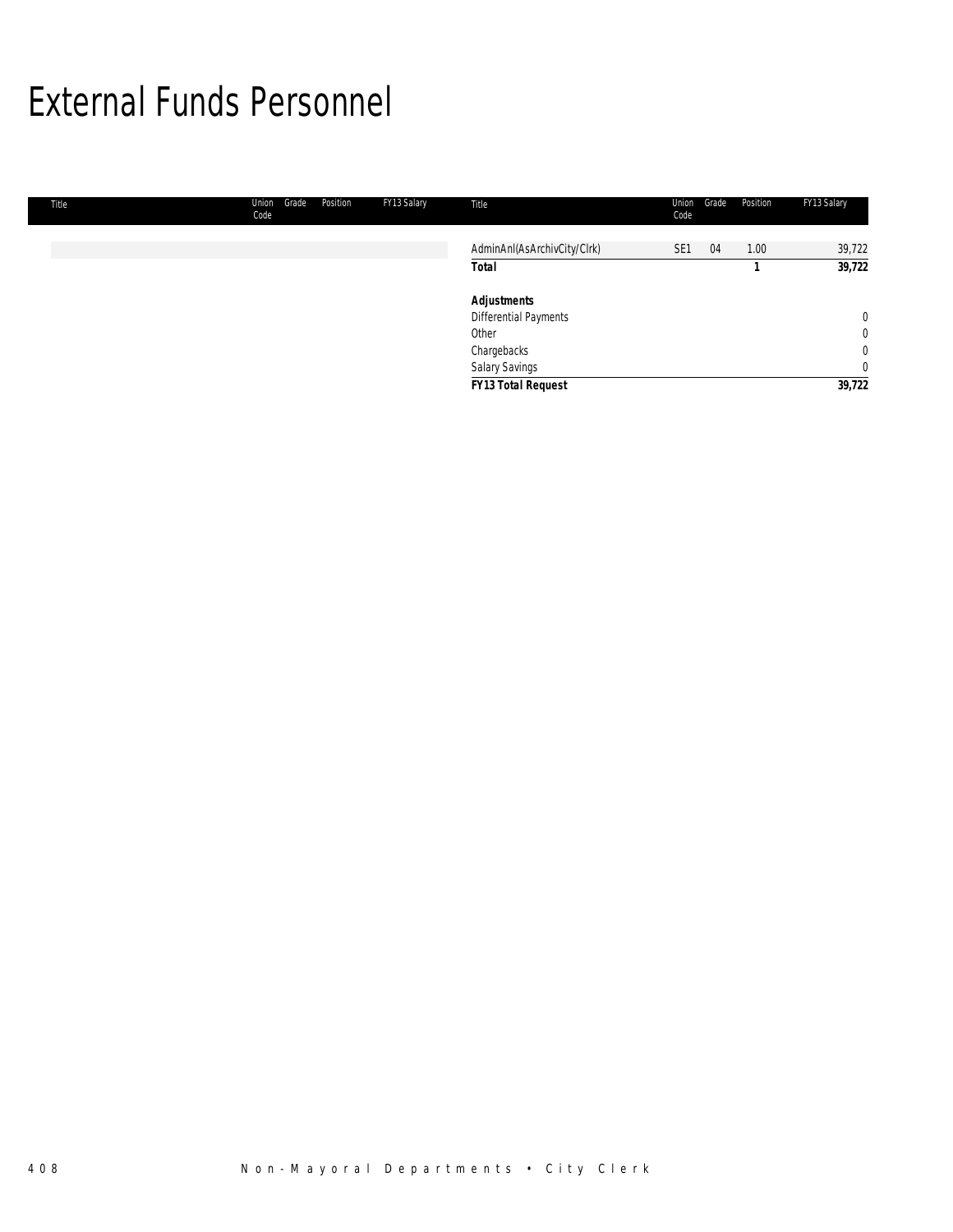## Program 1. Legislative Support

### *Maureen Feeney, Manager Organization: 161100*

#### *Program Description*

The Legislative Support Program carries out government functions required by state and local law and manages and maintains the City Council document system database. The program also administers oaths of office and maintains records relative to the appointment or election of City officers. The program maintains and updates the City of Boston Code, advises City officials on the Commonwealth's open meeting law, and maintains copies of City of Boston official reports.

#### *Program Strategies*

• To update the Ordinance section of the Muni Code and distribute supplements.

| <b>Performance Measures</b> |                                            | Actual '10        | Actual '11        | Projected '12     | Target '13        |
|-----------------------------|--------------------------------------------|-------------------|-------------------|-------------------|-------------------|
|                             | Copies of municipal code distributed       |                   |                   |                   |                   |
| <b>Operating Budget</b>     |                                            | Actual '10        | Actual '11        | Approp '12        | <b>Budget '13</b> |
|                             | <b>Personnel Services</b><br>Non Personnel | 205.918<br>18.335 | 255,117<br>18.494 | 259,328<br>18.935 | 322,625<br>20,953 |
|                             | <b>Total</b>                               | 224,253           | 273,611           | 278,263           | 343,578           |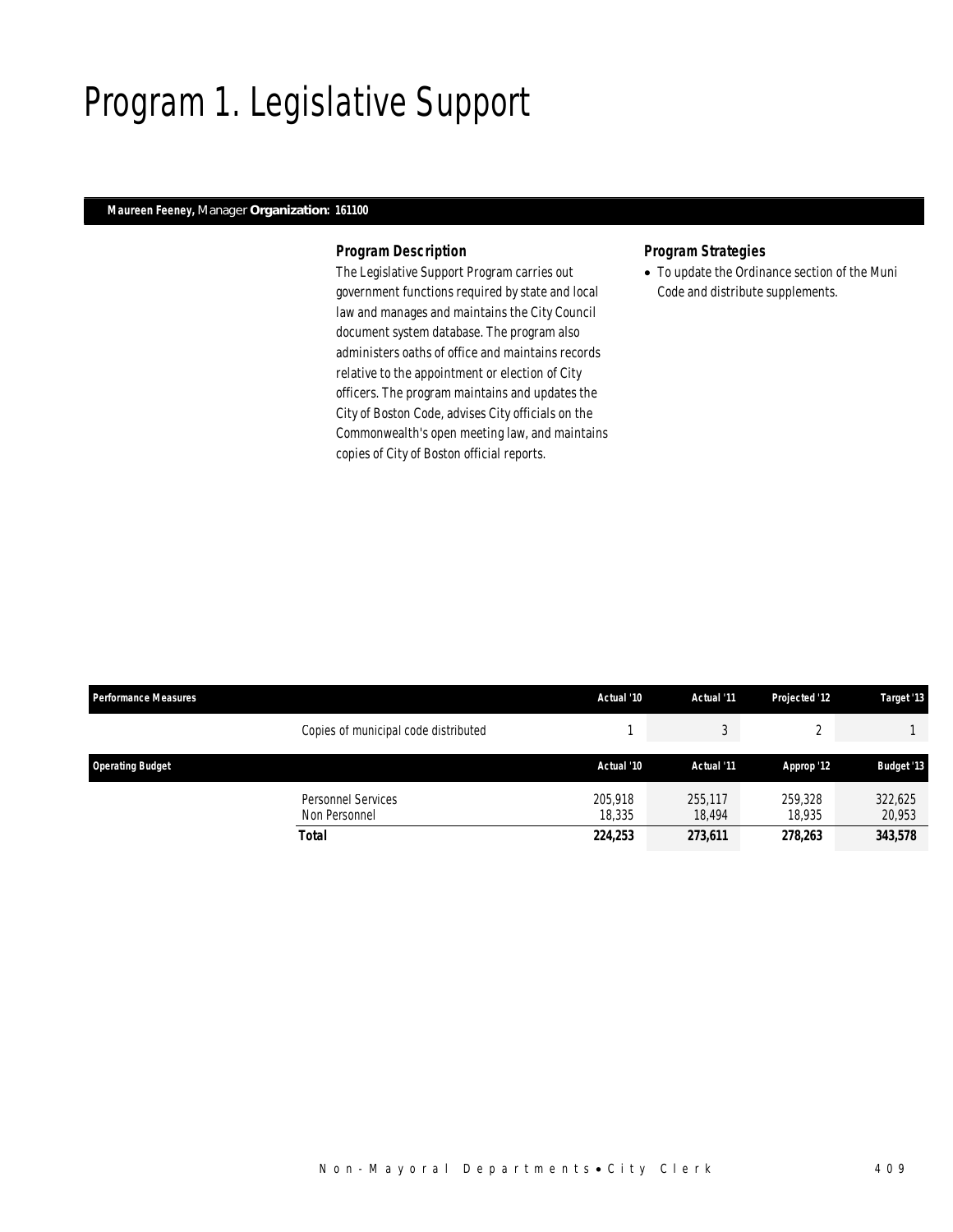# Program 2. Document Filing

### *Maureen Feeney, Manager Organization: 161200*

### *Program Description*

The City Clerk is the supervisor of records and the filing agency for the City. The Office of the City Clerk is required to record, file, and maintain indices of public documents.

| <b>Operating Budget</b>             | Actual '10            | Actual '11        | Approp '12        | <b>Budget '13</b> |
|-------------------------------------|-----------------------|-------------------|-------------------|-------------------|
| Personnel Services<br>Non Personnel | 453.996<br>16.047     | 408.658<br>11,236 | 435.756<br>15,062 | 371,847<br>14,700 |
| Total                               | <i><b>470.043</b></i> | 419,894           | 450.818           | 386,547           |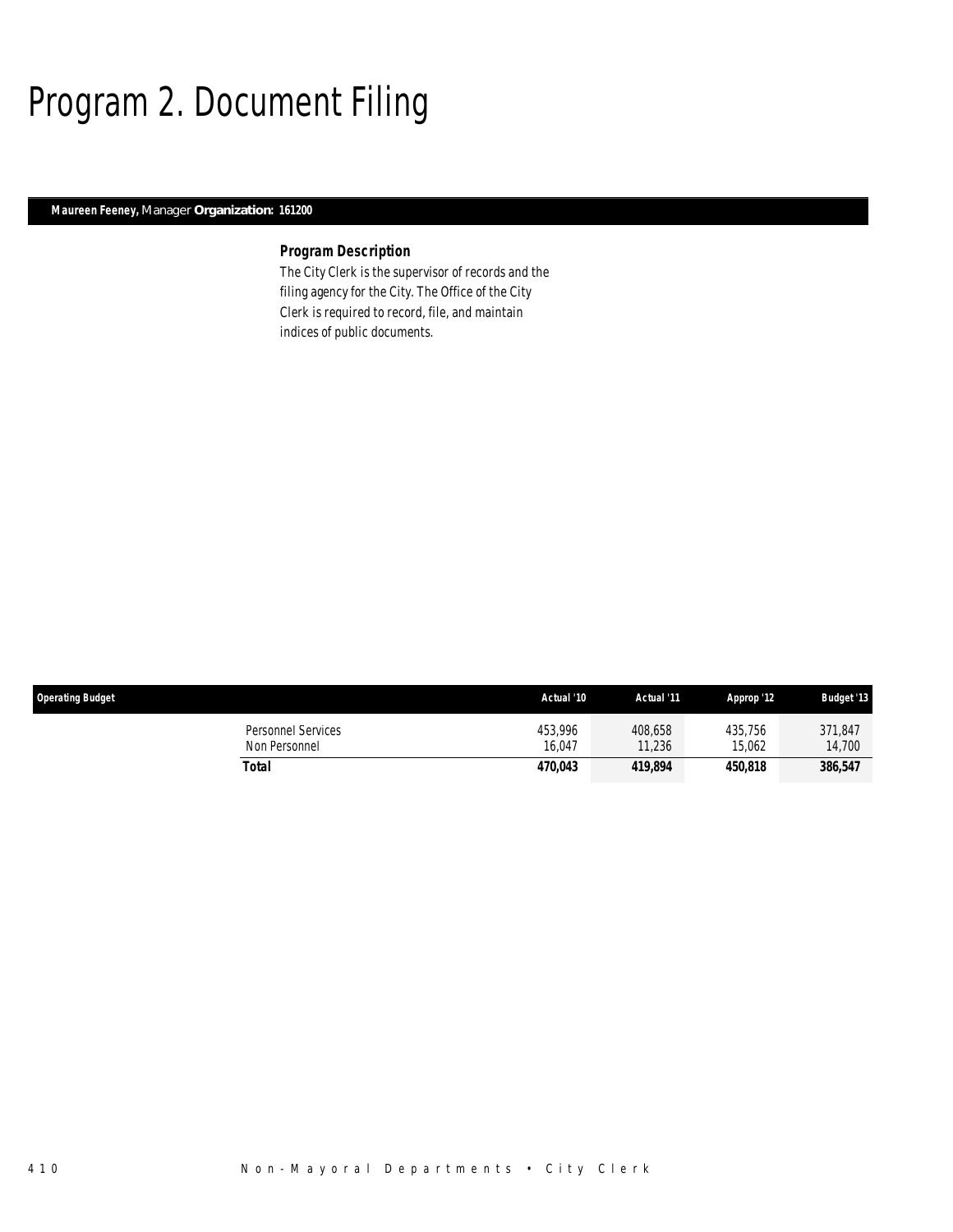### Program 3. Archives

### *Maureen Feeney, Manager Organization: 161300*

### *Program Description*

The Archives oversees the preservation of significant records and facilitates improved and cost-effective access to public records by Boston municipal government and its citizens. It also oversees the elimination of obsolete records.

### *Program Strategies*

• To provide archives record center services to City departments and the public; provide records disposition services to departments.

| <b>Performance Measures</b> |                                                                                           | Actual '10        | Actual '11        | Projected '12     | Target '13        |
|-----------------------------|-------------------------------------------------------------------------------------------|-------------------|-------------------|-------------------|-------------------|
|                             | Cubic feet of archives processed<br>Cubic feet of records destroyed per state<br>approval | 176<br>1,202      | 394<br>1.908      | 372<br>1.533.3    | 400<br>3,000      |
|                             | Cubic feet of records transferred to archives and<br>records repositions                  | 3,623             | 4,784             | 4.524             | 5,000             |
|                             | Public access inquiries to access documents                                               | 1,724             | 1,610             | 1.777             | 1,600             |
| <b>Operating Budget</b>     |                                                                                           | Actual '10        | Actual '11        | Approp '12        | <b>Budget '13</b> |
|                             | <b>Personnel Services</b><br>Non Personnel                                                | 263.349<br>17.488 | 260.316<br>15,304 | 264,385<br>14,848 | 261.762<br>18,000 |
| <b>Total</b>                |                                                                                           | 280,837           | 275,620           | 279.233           | 279,762           |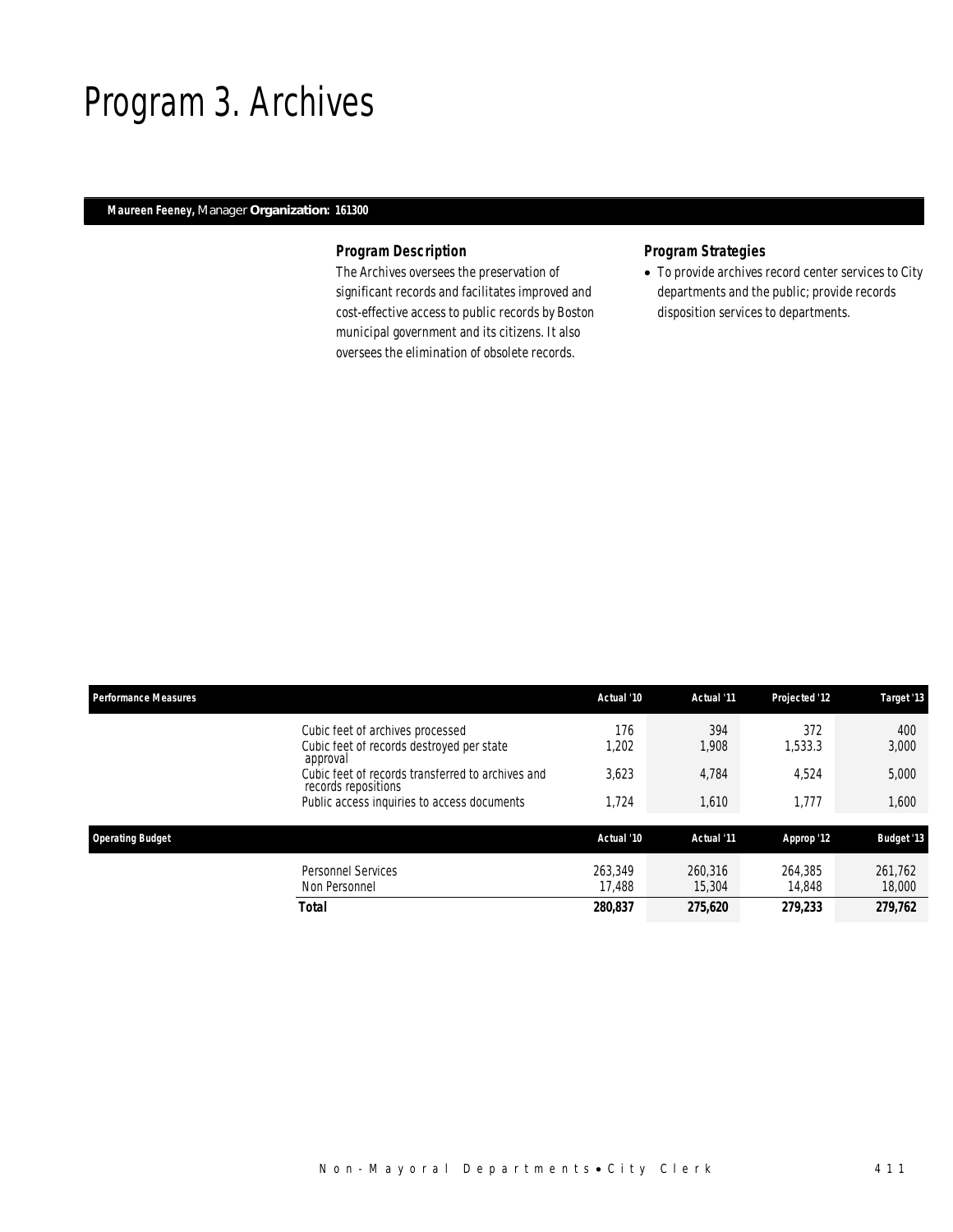### External Funds Projects

*National Historical Publications and Records Commission (NHPRC)* 

#### *Project Mission*

The National Historical Publications and Records Commission (NHPRC) is the grant-making affiliate of the National Archives and Records Administration (NARA). The NHPRC helps non-Federal institutions preserve and make broadly accessible records that are of historical value to the United States. NHPRC has granted the City of Boston an award of up to \$91,604 for the Project to Consolidate and Preserve the Archival Records of the City of Boston. The project will conduct a survey of departments and compile an inventory of the City's permanent records, both hard copy and electronic; secure hard-copy archives at the newly-renovated City Archives Center; and plan for the preservation of electronic archives. The accomplishment of this goal will advance the City Archives mission to achieve the comprehensive and systematic preservation of the City's archival records, and to ensure ready access to essential evidence that documents the rights of citizens, the actions of municipal officials and Boston's historical municipal experience.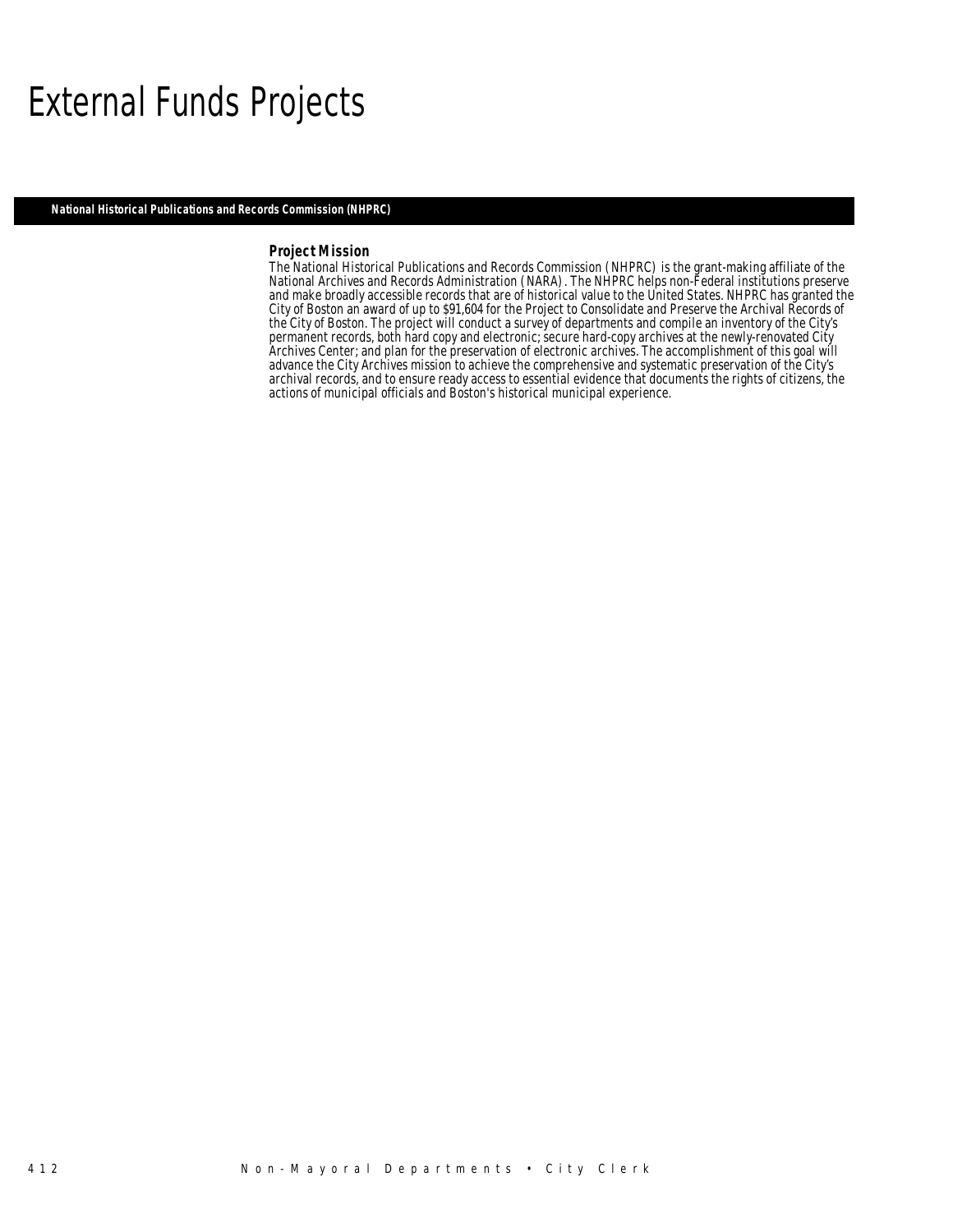## City Council Operating Budget

### *Stephen Murphy, Council President Appropriation: 112*

### *Department Mission*

As the Legislative body of the City, the City Council serves as a link between the citizens of Boston and their municipal government. Through the filing of legislation, the enactment of orders, ordinances and resolutions, the Council actively represents the diverse interests of Bostonians while ensuring the efficient and cost effective delivery of services. The Council fulfills its obligation as the appropriating authority by analyzing appropriations and loan orders.

#### *FY13 Performance Strategies*

• To maximize opportunities for citizen input into the Council's legislative process.

| <b>Operating Budget</b> | Program Name                                                       | Total Actual '10                | Total Actual '11                | Total Approp '12                | <b>Total Budget '13</b>         |
|-------------------------|--------------------------------------------------------------------|---------------------------------|---------------------------------|---------------------------------|---------------------------------|
|                         | Administration<br>City Councilors<br>Legislative/Financial Support | 261.613<br>3.686.414<br>510.106 | 278.125<br>3.703.511<br>527.288 | 228,570<br>3.894.374<br>553,286 | 208,806<br>3,986,459<br>604,964 |
|                         | Total                                                              | 4,458,133                       | 4,508,924                       | 4,676,230                       | 4,800,229                       |
| <b>Operating Budget</b> |                                                                    | Actual '10                      | Actual '11                      | Approp '12                      | <b>Budget '13</b>               |
|                         | <b>Personnel Services</b><br>Non Personnel                         | 4.305.021<br>153.112            | 4.262.237<br>246,687            | 4,426,931<br>249.299            | 4.421.930<br>378,299            |
|                         |                                                                    |                                 |                                 |                                 |                                 |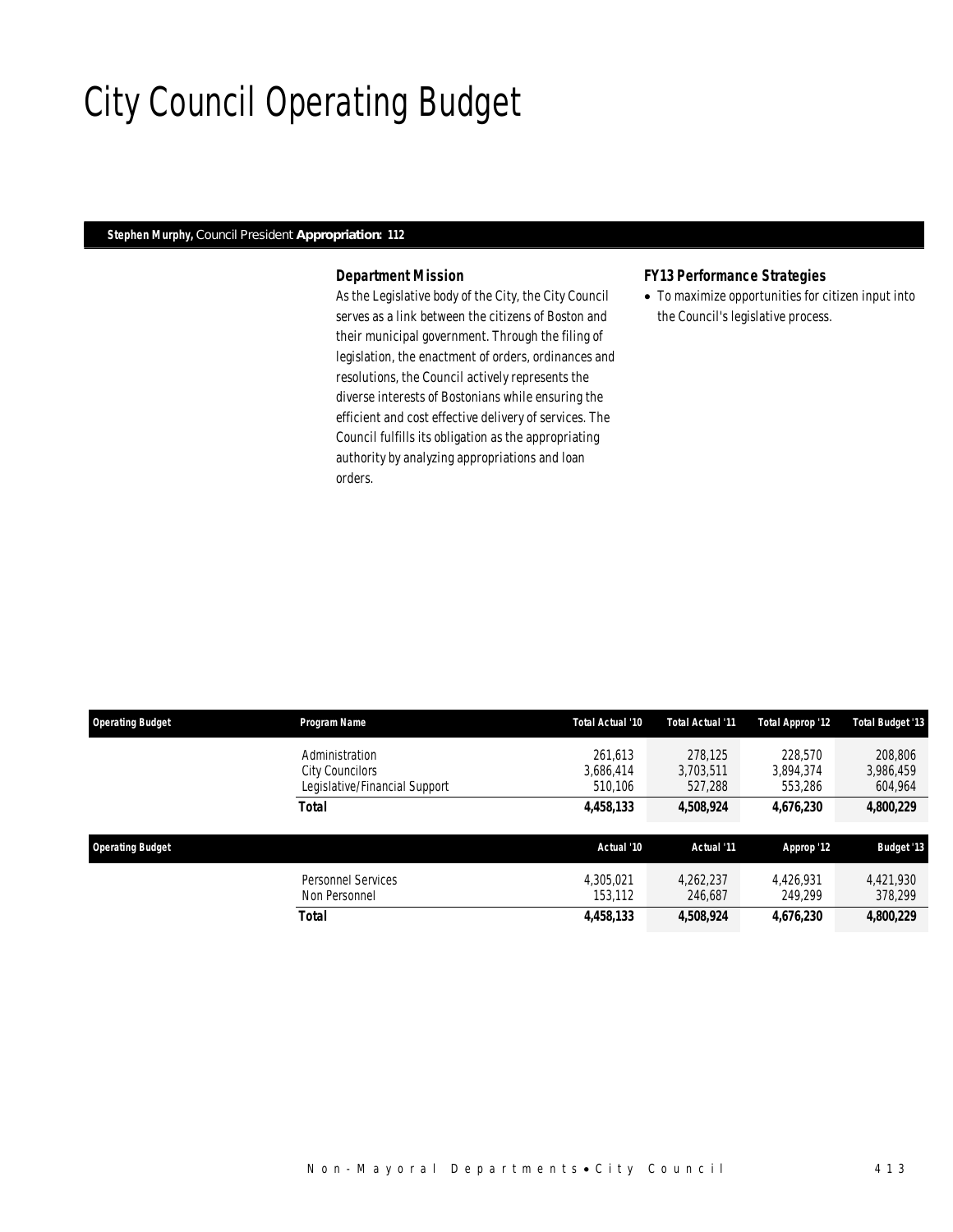# City Council Operating Budget



### *Authorizing Statutes*

- Structure of City Council, 1948 Mass. Acts ch. 452, as amended.
- District Representation, 1982 Mass. Acts ch. 605; 1991 Mass. Acts ch. 108; 1986 Mass. Acts ch. 343.

### *Description of Services*

Members draft and file legislation on a wide range of public affairs in Boston designed to improve the quality of life for its citizens. Each year the Council conducts an extensive series of public hearings to review the Mayor's appropriation request for the subsequent fiscal year. After a thorough analysis and determination that the request is fiscally sound, the Council approves an appropriation. Constituent needs are served as directed by each individual councilor.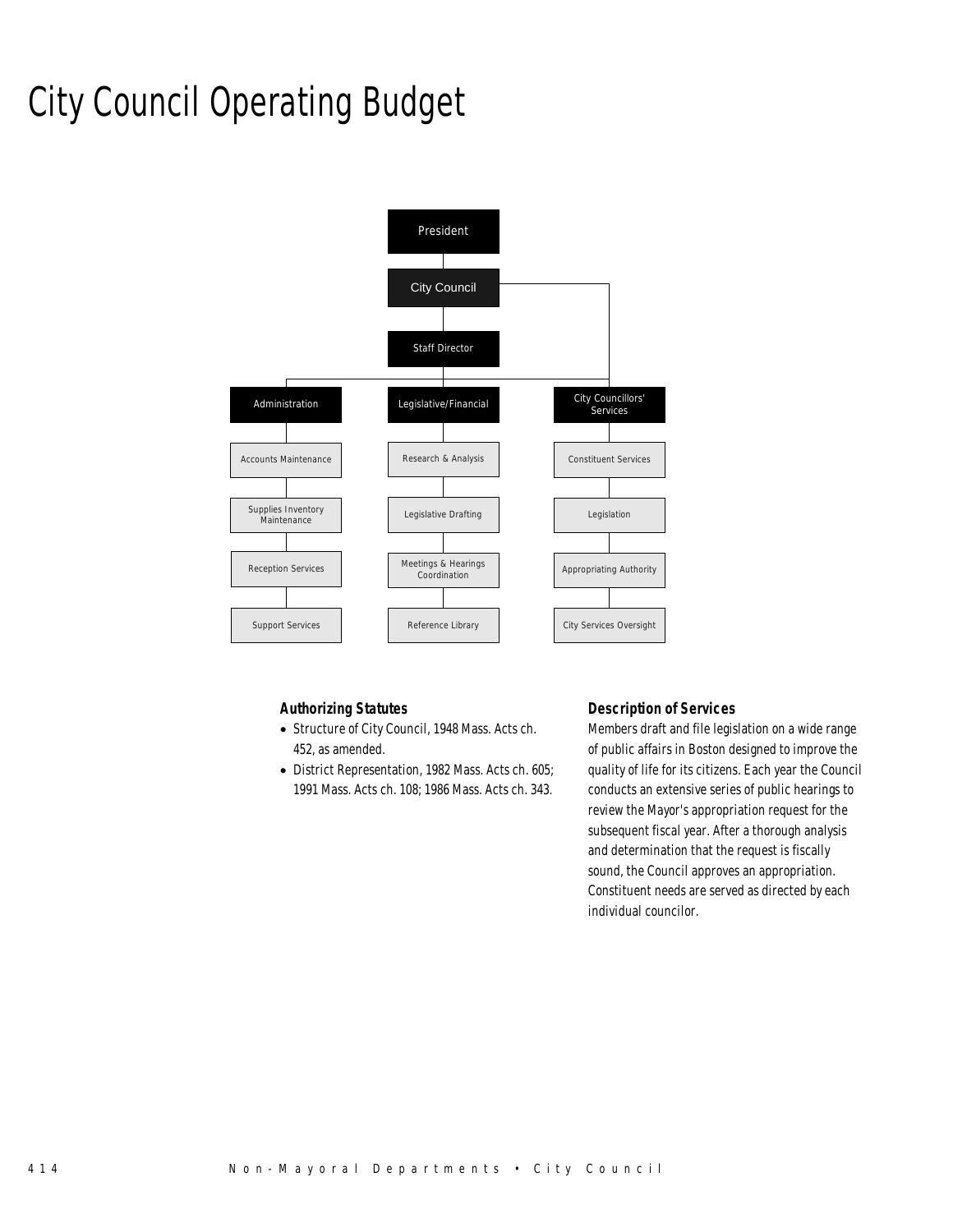# Department History

| <b>Personnel Services</b>       |                                                                | FY10 Expenditure            | FY11 Expenditure           | FY12 Appropriation               | FY13 Adopted                     | Inc/Dec 12 vs 13                 |
|---------------------------------|----------------------------------------------------------------|-----------------------------|----------------------------|----------------------------------|----------------------------------|----------------------------------|
|                                 | 51000 Permanent Employees                                      | 4,188,176                   | 4,225,997                  | 4,326,931                        | 4,326,931                        | $\mathbf 0$                      |
|                                 | 51100 Emergency Employees<br>51200 Overtime                    | 8,329<br>0                  | 0<br>$\mathbf 0$           | $\overline{0}$<br>$\overline{0}$ | $\overline{0}$<br>$\overline{0}$ | $\mathbf 0$<br>$\overline{0}$    |
|                                 | 51600 Unemployment Compensation                                | 108,516                     | 36,240                     | 95,000                           | 95,000                           | $\overline{0}$                   |
|                                 | 51700 Workers' Compensation<br><b>Total Personnel Services</b> | $\overline{0}$<br>4,305,021 | $\mathbf 0$<br>4,262,237   | 5,000<br>4,426,931               | 0<br>4,421,930                   | $-5,000$<br>$-5,000$             |
| <b>Contractual Services</b>     |                                                                | FY10 Expenditure            | FY11 Expenditure           | FY12 Appropriation               | FY13 Adopted                     | Inc/Dec 12 vs 13                 |
|                                 |                                                                |                             |                            |                                  |                                  |                                  |
|                                 | 52100 Communications                                           | 35,240                      | 34,007                     | 44,999                           | 44,999                           | $\mathbf{0}$                     |
|                                 | 52200 Utilities<br>52400 Snow Removal                          | 0<br>$\overline{0}$         | $\mathbf 0$<br>$\mathbf 0$ | $\theta$<br>$\theta$             | $\mathbf 0$<br>$\overline{0}$    | $\mathbf 0$<br>$\overline{0}$    |
|                                 | 52500 Garbage/Waste Removal                                    | 0                           | $\mathbf 0$                | $\overline{0}$                   | $\mathbf{0}$                     | $\overline{0}$                   |
|                                 | 52600 Repairs Buildings & Structures                           | $\overline{0}$              | $\mathbf 0$                | $\Omega$                         | $\Omega$                         | $\overline{0}$                   |
|                                 | 52700 Repairs & Service of Equipment                           | 3,921                       | 3,489                      | 10,500                           | 12,500                           | 2,000                            |
|                                 | 52800 Transportation of Persons<br>52900 Contracted Services   | $\mathbf 0$<br>82,326       | $\mathbf{0}$<br>142,433    | $\mathbf{0}$<br>114,000          | 0<br>156,750                     | $\theta$<br>42,750               |
|                                 | <b>Total Contractual Services</b>                              | 121,487                     | 179,929                    | 169,499                          | 214,249                          | 44,750                           |
| <b>Supplies &amp; Materials</b> |                                                                | FY10 Expenditure            | FY11 Expenditure           | FY12 Appropriation               | FY13 Adopted                     | Inc/Dec 12 vs 13                 |
|                                 | 53000 Auto Energy Supplies                                     | $\boldsymbol{0}$            | $\mathbf 0$                | $\boldsymbol{0}$                 | $\boldsymbol{0}$                 | $\mathbf{0}$                     |
|                                 | 53200 Food Supplies                                            | 1,705                       | 3,398                      | 3,000                            | 3,500                            | 500                              |
|                                 | 53400 Custodial Supplies                                       | 0                           | 0                          | 0                                | 0                                | $\mathbf{0}$                     |
|                                 | 53500 Med, Dental, & Hosp Supply                               | $\boldsymbol{0}$            | $\mathbf{0}$               | $\overline{0}$                   | $\overline{0}$                   | $\overline{0}$                   |
|                                 | 53600 Office Supplies and Materials                            | 9,637                       | 19,308                     | 40,000                           | 40,250                           | 250                              |
|                                 | 53700 Clothing Allowance<br>53800 Educational Supplies & Mat   | 0<br>$\mathbf 0$            | 0<br>$\mathbf{0}$          | $\theta$<br>$\overline{0}$       | 0<br>$\mathbf{0}$                | $\mathbf{0}$<br>$\mathbf{0}$     |
|                                 | 53900 Misc Supplies & Materials                                | $\Omega$                    | $\Omega$                   | $\theta$                         | $\Omega$                         | $\mathbf{0}$                     |
|                                 | <b>Total Supplies &amp; Materials</b>                          | 11,342                      | 22,706                     | 43,000                           | 43,750                           | 750                              |
| <b>Current Chgs &amp; Oblig</b> |                                                                | FY10 Expenditure            | FY11 Expenditure           | FY12 Appropriation               | FY13 Adopted                     | Inc/Dec 12 vs 13                 |
|                                 | 54300 Workers' Comp Medical                                    | 1,600                       | 1,723                      | $\boldsymbol{0}$                 | 5,000                            | 5,000                            |
|                                 | 54400 Legal Liabilities                                        | 0                           | $\mathbf 0$                | $\overline{0}$                   | 0                                | $\mathbf 0$                      |
|                                 | 54500 Aid To Veterans                                          | $\overline{0}$              | $\mathbf 0$                | $\theta$                         | $\overline{0}$                   | $\overline{0}$                   |
|                                 | 54600 Current Charges H&I                                      | $\mathbf 0$                 | $\mathbf{0}$               | $\overline{0}$                   | $\overline{0}$                   | $\overline{0}$                   |
|                                 | 54700 Indemnification<br>54900 Other Current Charges           | $\Omega$<br>14,830          | $\Omega$<br>14,315         | $\overline{0}$<br>18,300         | $\Omega$<br>18,300               | $\overline{0}$<br>$\overline{0}$ |
|                                 | Total Current Chgs & Oblig                                     | 16,430                      | 16,038                     | 18,300                           | 23,300                           | 5,000                            |
| Equipment                       |                                                                | FY10 Expenditure            | FY11 Expenditure           | FY12 Appropriation               | FY13 Adopted                     | Inc/Dec 12 vs 13                 |
|                                 | 55000 Automotive Equipment                                     | $\boldsymbol{0}$            | $\mathbf 0$                | $\boldsymbol{0}$                 | $\boldsymbol{0}$                 | $\mathbf 0$                      |
|                                 | 55400 Lease/Purchase                                           | $\Omega$                    | $\overline{0}$             | $\overline{0}$                   | $\mathbf 0$                      | $\overline{0}$                   |
|                                 | 55600 Office Furniture & Equipment                             | 945                         | 5,798                      | 3,500                            | 7,000                            | 3,500                            |
|                                 | 55900 Misc Equipment                                           | 2,908                       | 22,216                     | 15,000                           | 90,000                           | 75,000                           |
|                                 | <b>Total Equipment</b>                                         | 3,853                       | 28,014                     | 18,500                           | 97,000                           | 78,500                           |
| <b>Other</b>                    |                                                                | FY10 Expenditure            | FY11 Expenditure           | FY12 Appropriation               | FY13 Adopted                     | Inc/Dec 12 vs 13                 |
|                                 | 56200 Special Appropriation                                    | $\boldsymbol{0}$            | $\boldsymbol{0}$           | $\boldsymbol{0}$                 | 0                                | 0                                |
|                                 | 57200 Structures & Improvements                                | $\boldsymbol{0}$            | 0                          | $\boldsymbol{0}$                 | 0                                | 0                                |
|                                 | 58000 Land & Non-Structure                                     | $\mathbf 0$                 | $\mathbf 0$                | $\theta$                         | 0                                | 0                                |
|                                 | <b>Total Other</b>                                             | 0                           | 0                          | 0                                | 0                                | 0                                |
|                                 | <b>Grand Total</b>                                             | 4,458,133                   | 4,508,924                  | 4,676,230                        | 4,800,230                        | 124,000                          |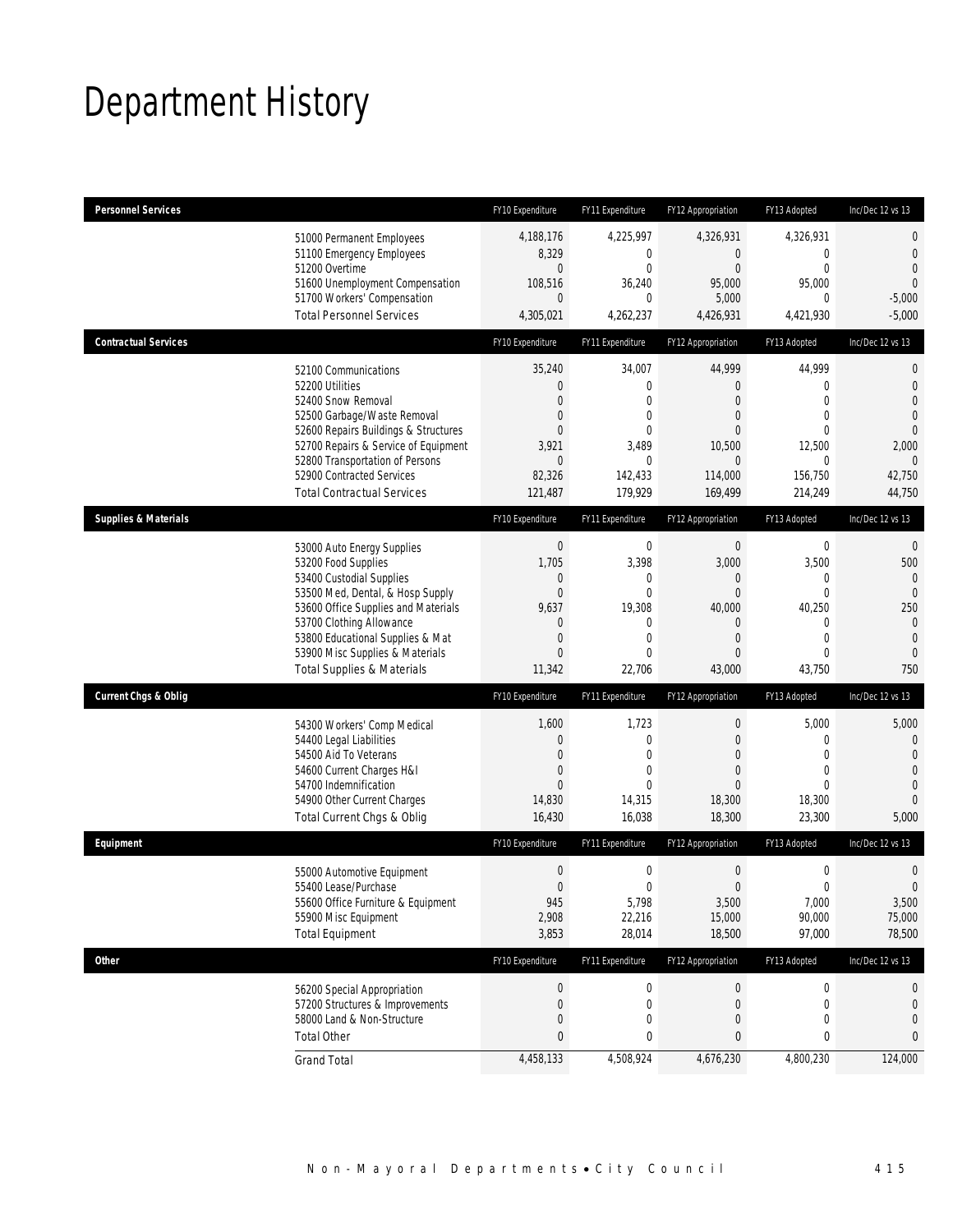# Department Personnel

| Title                         | Union<br>Code | Grade     | Position | FY13 Salary | Title                        | Union<br>Code | Grade     | Position | FY13 Salary  |
|-------------------------------|---------------|-----------|----------|-------------|------------------------------|---------------|-----------|----------|--------------|
| Admin Assistant               | CCS           | <b>NG</b> | 22.00    | 706,992     | Legislative Asst (CC)        | CCS           | <b>NG</b> | 3.00     | 102,565      |
| <b>Asst Research Director</b> | <b>CCS</b>    | <b>NG</b> | 1.00     | 52,712      | Legislative Director         | <b>CCS</b>    | <b>NG</b> | 1.00     | 70,192       |
| Asst. Budget Director         | <b>CCS</b>    | NG        | 1.00     | 62,672      | Programming Manager (CC)     | <b>CCS</b>    | <b>NG</b> | 1.00     | 52,644       |
| <b>Budget Director</b>        | <b>CCS</b>    | <b>NG</b> | 1.00     | 74,468      | Receptionist                 | <b>CCS</b>    | <b>NG</b> | 1.00     | 40,110       |
| <b>Business Manager</b>       | CCS           | <b>NG</b> | 1.00     | 52,644      | Research Director            | CCS           | <b>NG</b> | 1.00     | 57,839       |
| City Councilor                | CCS           | <b>NG</b> | 13.00    | 1,140,623   | Secretary                    | CCS           | <b>NG</b> | 67.00    | 1,598,430    |
| <b>City Messenger</b>         | <b>CCS</b>    | <b>NG</b> | 1.00     | 49,405      | St Director (CC)             | EXM           | <b>NG</b> | 1.00     | 86,168       |
|                               |               |           |          |             | <b>Total</b>                 |               |           | 115      | 4,147,466    |
|                               |               |           |          |             | <b>Adjustments</b>           |               |           |          |              |
|                               |               |           |          |             | <b>Differential Payments</b> |               |           |          | $\mathbf{0}$ |
|                               |               |           |          |             | Other                        |               |           |          | 179,465      |
|                               |               |           |          |             | Chargebacks                  |               |           |          | 0            |
|                               |               |           |          |             | <b>Salary Savings</b>        |               |           |          | $\Omega$     |
|                               |               |           |          |             | <b>FY13 Total Request</b>    |               |           |          | 4,326,931    |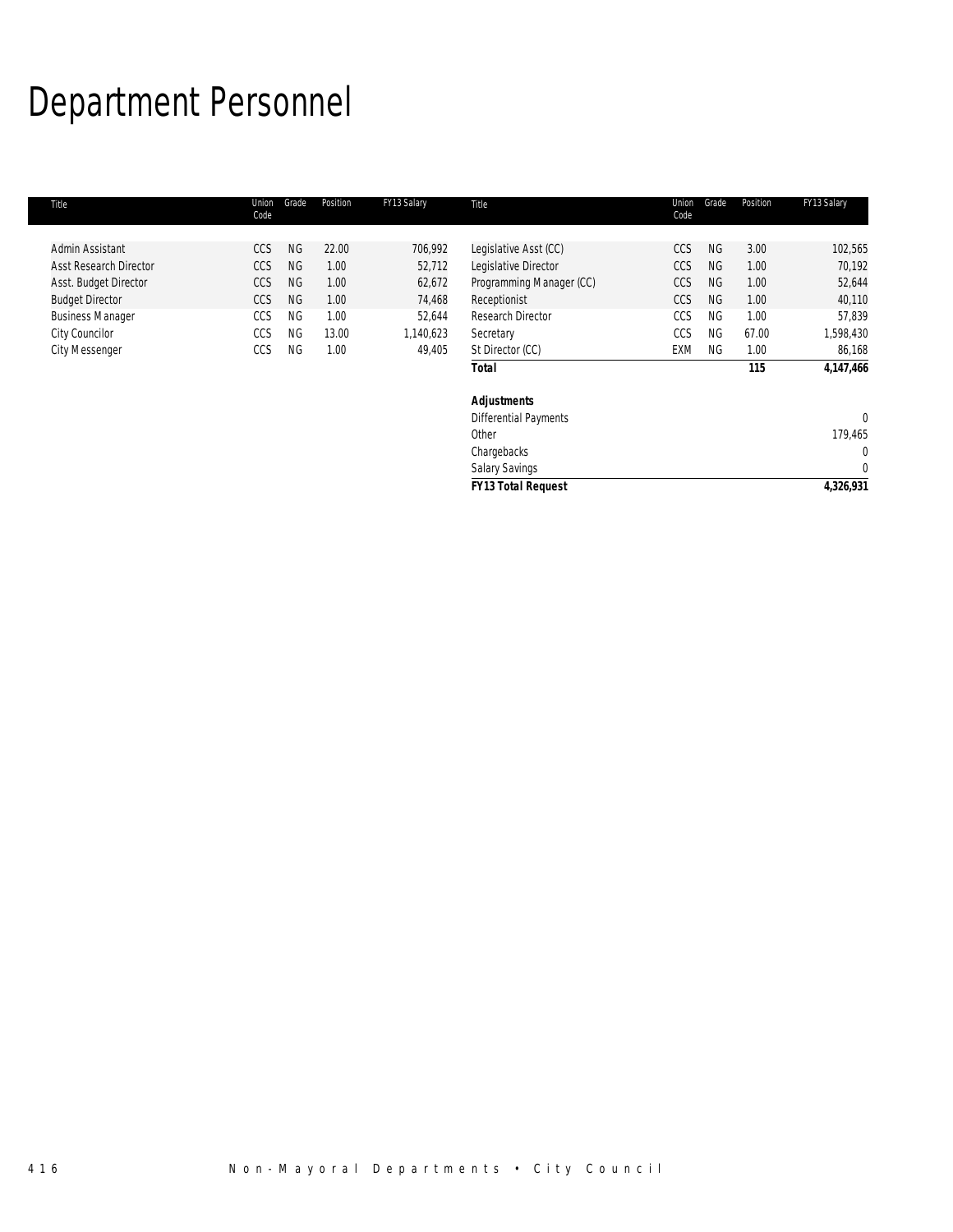## Program 1. Administration

### *Ann Hess Braga, Manager Organization: 112100*

### *Program Description*

The Administration Program is responsible for providing staff resources and administrative direction to City Council programs. It also oversees budgeting, purchasing, information systems, and personnel matters for the City Council.

| <b>Operating Budget</b>             | Actual '10        | Actual '11         | Approp '12            | <b>Budget '13</b> |
|-------------------------------------|-------------------|--------------------|-----------------------|-------------------|
| Personnel Services<br>Non Personnel | 190,203<br>71.410 | 174.940<br>103.185 | 176,571<br>51.999     | 201,806<br>7,000  |
| Total                               | 261,613           | 278.125            | <i><b>228.570</b></i> | 208,806           |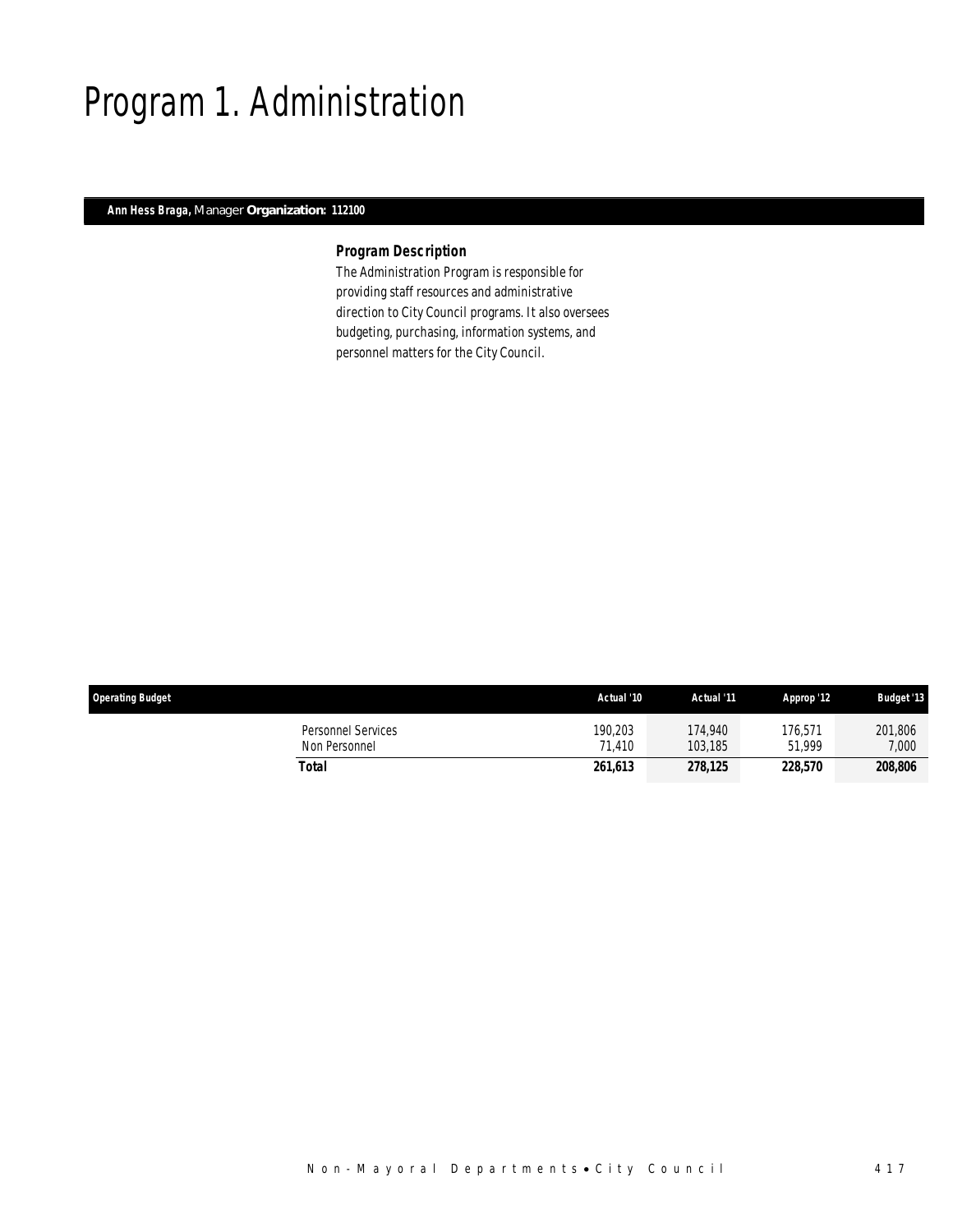# Program 2. City Councilors

### *Stephen Murphy, Manager Organization: 112200*

#### *Program Description*

The City Councilors program provides a liaison between Bostonians and their municipal government, and advocates on behalf of constituent needs at the city department, state, and federal levels. The program also translates appropriate citizen concerns into Council legislation.

### *Program Strategies*

• To maximize opportunities for citizen input into the Council's legislative process.

| <b>Performance Measures</b> |                                                                                                                                                                                                                                    | Actual '10                           | Actual '11                           | Projected '12                        | Target '13                           |
|-----------------------------|------------------------------------------------------------------------------------------------------------------------------------------------------------------------------------------------------------------------------------|--------------------------------------|--------------------------------------|--------------------------------------|--------------------------------------|
|                             | % of legislative matters receiving public hearing<br>Appropriations & Loan Orders<br>Legislative matters receiving public hearing<br>Legislative matters referred to committee<br>Public hearings held<br>Regular Council sessions | 80%<br>32<br>245<br>308<br>171<br>36 | 94%<br>14<br>295<br>313<br>201<br>37 | 77%<br>46<br>215<br>281<br>141<br>36 | 70%<br>50<br>245<br>350<br>180<br>35 |
| <b>Operating Budget</b>     |                                                                                                                                                                                                                                    | Actual '10                           | Actual '11                           | Approp '12                           | <b>Budget '13</b>                    |
|                             | Personnel Services<br>Non Personnel                                                                                                                                                                                                | 3.619.695<br>66.719                  | 3.574.364<br>129.147                 | 3.722.374<br>172,000                 | 3,674,960<br>311.499                 |
|                             | <b>Total</b>                                                                                                                                                                                                                       | 3,686,414                            | 3,703,511                            | 3,894,374                            | 3,986,459                            |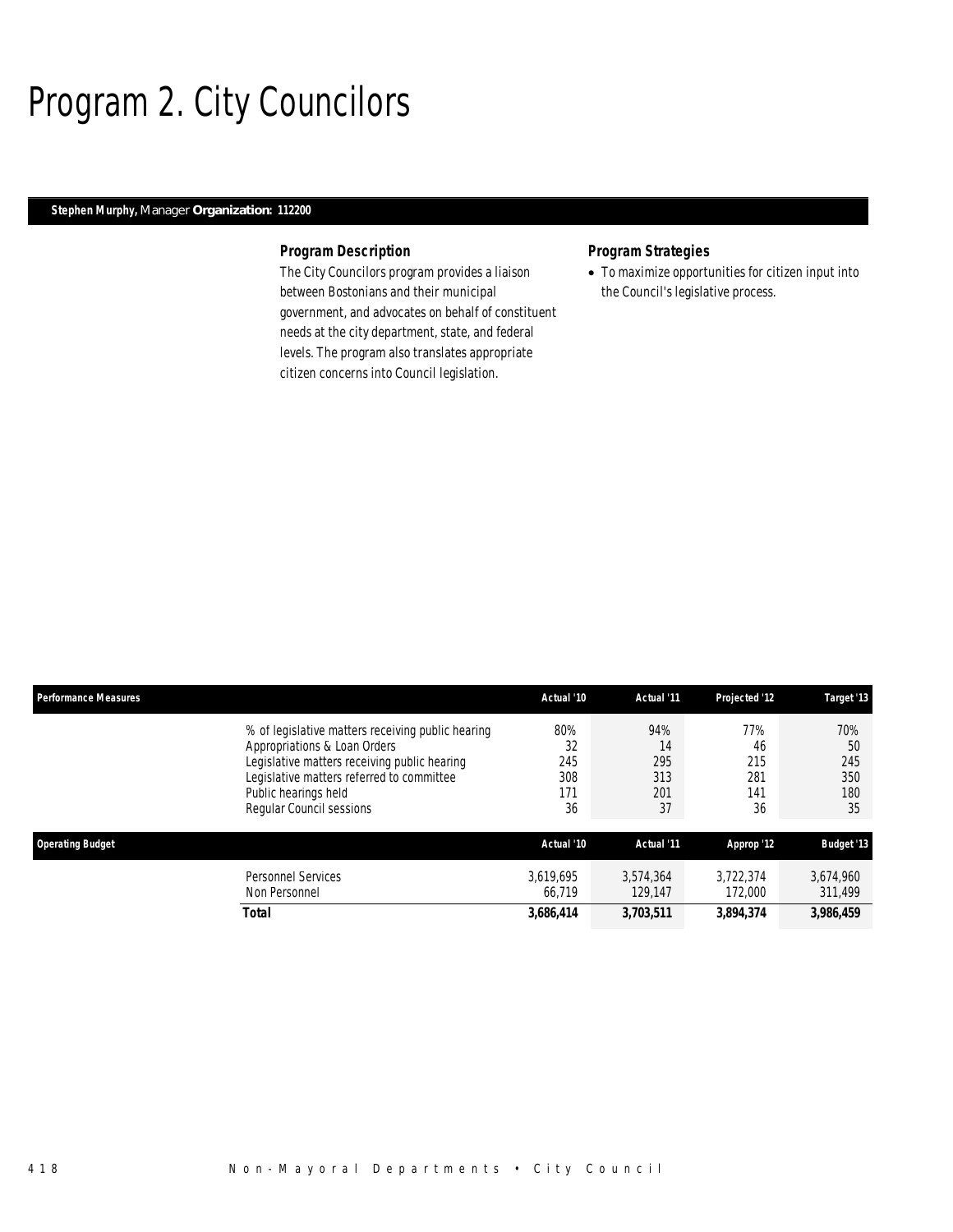# Program 3. Legislative/Financial Support

### *Ann Hess Braga, Manager Organization: 112300*

#### *Program Description*

The mission of the Legislative/Financial Support Program is to provide research and draft legislation to be filed by City Councilors and provide analysis of legislation introduced by the Mayor. The program also provides a comprehensive analysis of the operating and capital budgets. The program maintains the Council's municipal reference library, furnishing City departments and the general public with information on municipal government.

| <b>Operating Budget</b>                    | Actual '10        | Actual '11        | Approp '12        | <b>Budget '13</b> |
|--------------------------------------------|-------------------|-------------------|-------------------|-------------------|
| <b>Personnel Services</b><br>Non Personnel | 495.123<br>14.983 | 512.933<br>14,355 | 527.986<br>25,300 | 545.164<br>59,800 |
| Total                                      | 510.106           | 527,288           | 553,286           | 604,964           |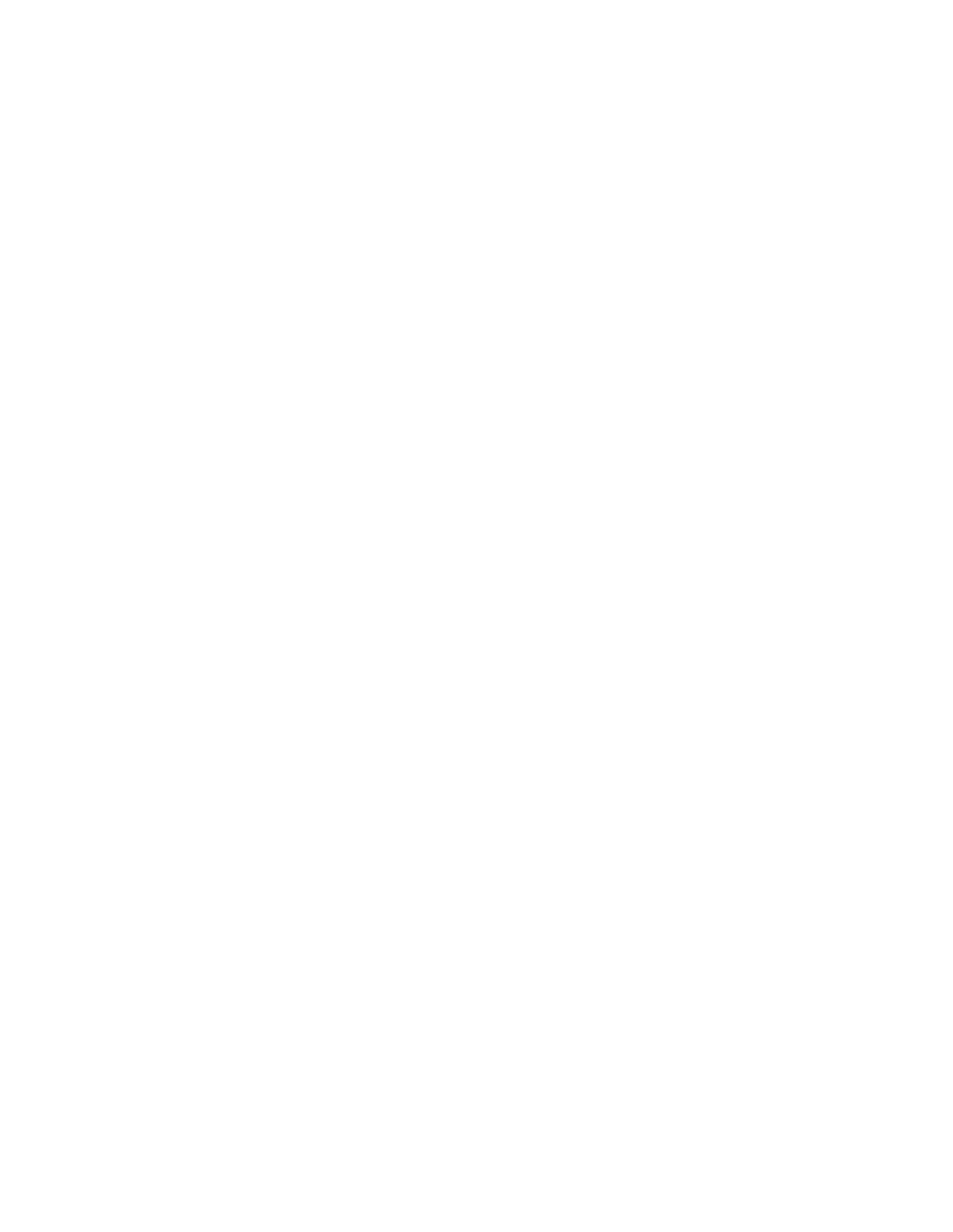## Finance Commission Operating Budget

### *Matt Cahill, Director Appropriation: 193*

### *Department Mission*

The mission of the Finance Commission is to investigate matters relating to appropriations, loans, expenditures, accounts and methods of administration affecting the City of Boston or Suffolk County, or any department thereof which the Commission determines requires investigation. The Commission reports its findings to the Mayor, the City Council, and the general public.

#### *FY13 Performance Strategies*

- To carry out investigations determined appropriate by the Finance Commission.
- To review all City contracts for statutory compliance.

| <b>Operating Budget</b> | Program Name                        | Total Actual '10 | Total Actual '11 | Total Approp '12 | Total Budget '13  |
|-------------------------|-------------------------------------|------------------|------------------|------------------|-------------------|
|                         | Finance Commission                  | 219.543          | 174.347          | 185,460          | 188,735           |
|                         | <b>Total</b>                        | 219,543          | 174,347          | 185,460          | 188,735           |
| <b>Operating Budget</b> |                                     | Actual '10       | Actual '11       | Approp '12       | <b>Budget '13</b> |
|                         | Personnel Services<br>Non Personnel | 215.611<br>3.932 | 170.937<br>3,410 | 178,060<br>7.400 | 181,335<br>7,400  |
|                         | <b>Total</b>                        | 219,543          | 174,347          | 185,460          | 188,735           |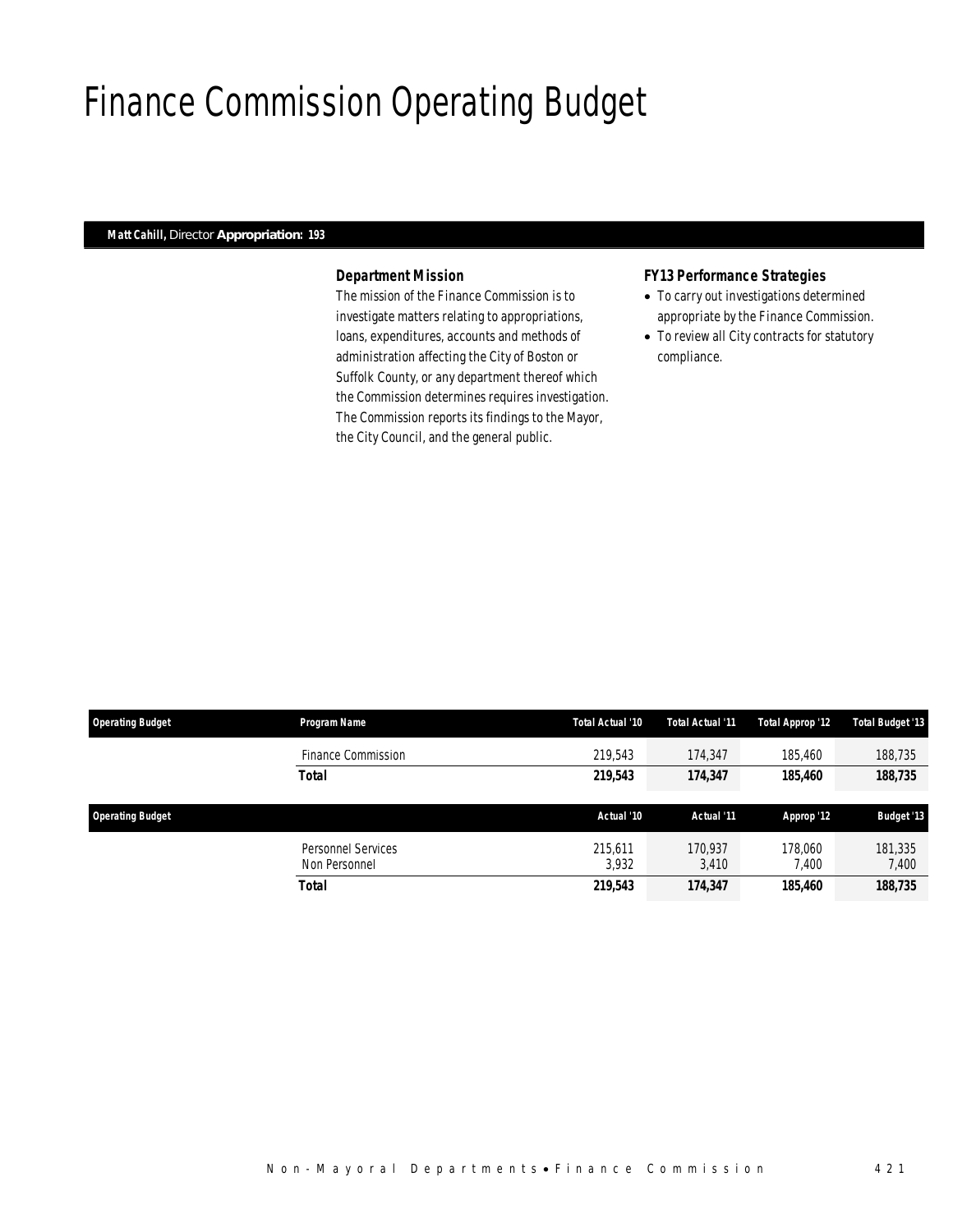### Finance Commission Operating Budget



#### *Authorizing Statutes*

- Finance Commission, 1908 Mass. Acts ch. 562; 1909 Mass. Acts ch. 486, § 17.
- Duties, 1909 Mass. Acts ch. 486, § 18-19; 1948 Mass. Acts ch. 261.
- Referrals to Finance Commission by the Mayor, Auditor, or Collector-Treasurer, 1909 Mass. Acts ch. 486, § 18-19; 1948 Mass. Acts ch. 452, §§ 49- 50.
- Expenses, 1965 Mass. Acts ch. 894.
- Powers, Penalties, Perjury, Depositions, Protection Against Self-Incrimination, 1909 Mass. Acts ch. 486, §§ 20-21, as amended.
- Off-Street Parking Facilities, Eminent Domain, 1946 Mass. Acts ch. 474, § 1a, as amended.

#### *Description of Services*

The Finance Commission conducts investigations into all matters it deems appropriate. The Commission hires independent staff who conduct many of the investigations, with the Commission publishing and presenting all final reports. The Finance Commission also reviews, and if necessary investigates, all contracts referred to it and reports its findings and recommendations to the Mayor.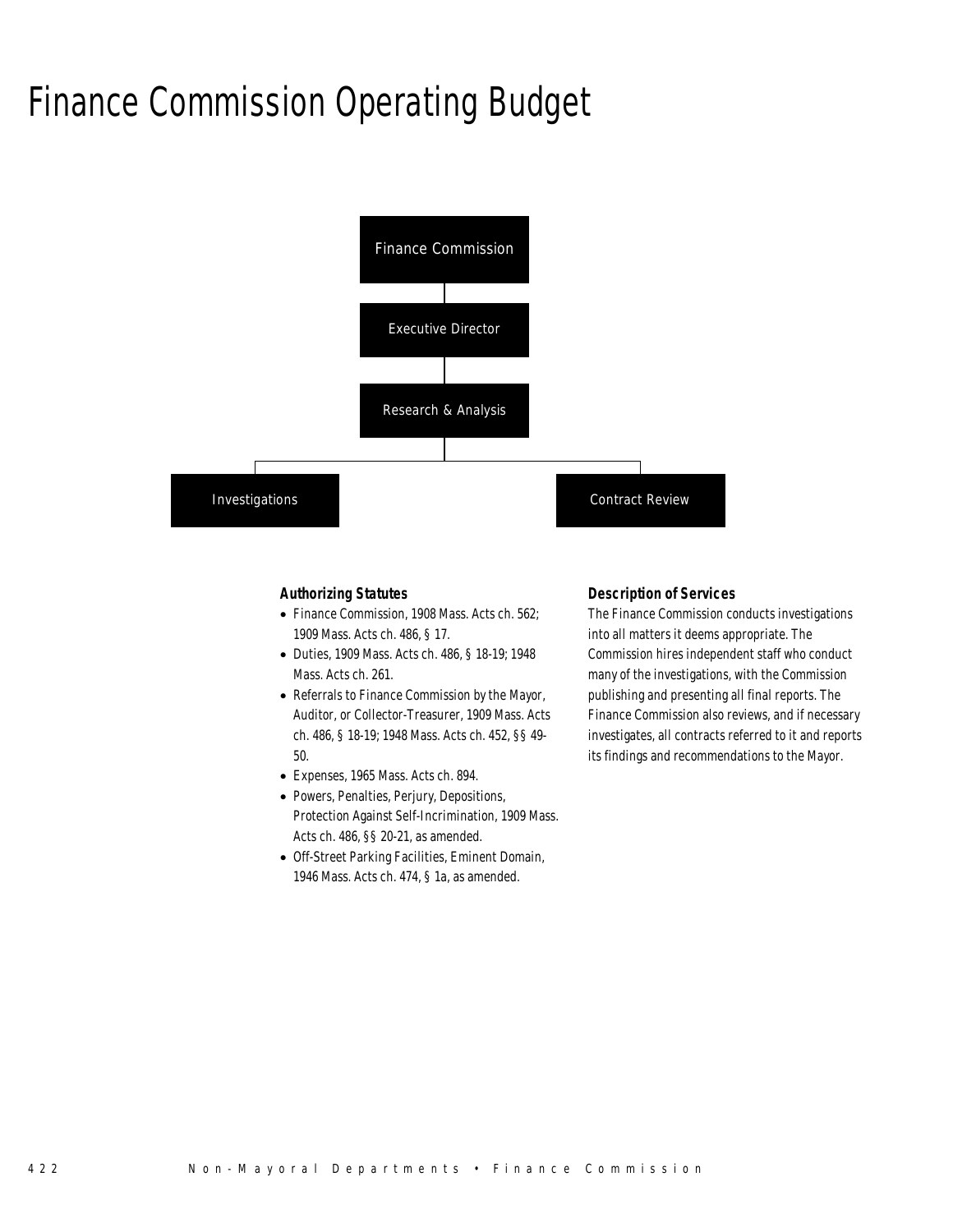# Department History

| <b>Personnel Services</b>       |                                                                                                                                                                                                                                                                                                      | FY10 Expenditure                                                               | FY11 Expenditure                                                                               | FY12 Appropriation                                                                                                            | FY13 Adopted                                                                                                          | Inc/Dec 12 vs 13                                                                                                                    |
|---------------------------------|------------------------------------------------------------------------------------------------------------------------------------------------------------------------------------------------------------------------------------------------------------------------------------------------------|--------------------------------------------------------------------------------|------------------------------------------------------------------------------------------------|-------------------------------------------------------------------------------------------------------------------------------|-----------------------------------------------------------------------------------------------------------------------|-------------------------------------------------------------------------------------------------------------------------------------|
|                                 | 51000 Permanent Employees<br>51100 Emergency Employees<br>51200 Overtime<br>51600 Unemployment Compensation<br>51700 Workers' Compensation<br><b>Total Personnel Services</b>                                                                                                                        | 215,611<br>0<br>0<br>0<br>0<br>215,611                                         | 170,937<br>$\mathbf 0$<br>0<br>$\mathbf 0$<br>0<br>170,937                                     | 178,060<br>$\boldsymbol{0}$<br>$\mathbf 0$<br>$\boldsymbol{0}$<br>$\overline{0}$<br>178,060                                   | 181,335<br>$\mathbf 0$<br>$\mathbf 0$<br>$\mathbf{0}$<br>$\mathbf{0}$<br>181,335                                      | 3,275<br>$\mathbf 0$<br>$\mathbf{0}$<br>$\mathbf{0}$<br>$\overline{0}$<br>3,275                                                     |
| <b>Contractual Services</b>     |                                                                                                                                                                                                                                                                                                      | FY10 Expenditure                                                               | FY11 Expenditure                                                                               | FY12 Appropriation                                                                                                            | FY13 Adopted                                                                                                          | Inc/Dec 12 vs 13                                                                                                                    |
|                                 | 52100 Communications<br>52200 Utilities<br>52400 Snow Removal<br>52500 Garbage/Waste Removal<br>52600 Repairs Buildings & Structures<br>52700 Repairs & Service of Equipment<br>52800 Transportation of Persons<br>52900 Contracted Services<br><b>Total Contractual Services</b>                    | 2,279<br>0<br>0<br>0<br>0<br>534<br>$\mathbf 0$<br>0<br>2,813                  | 1,425<br>$\mathbf 0$<br>0<br>0<br>$\overline{0}$<br>538<br>$\mathbf 0$<br>$\mathbf 0$<br>1,963 | 2,700<br>$\boldsymbol{0}$<br>$\overline{0}$<br>$\overline{0}$<br>$\overline{0}$<br>250<br>$\mathbf 0$<br>1,500<br>4,450       | 2,700<br>$\mathbf 0$<br>$\mathbf{0}$<br>$\mathbf{0}$<br>$\mathbf{0}$<br>250<br>$\mathbf{0}$<br>1,500<br>4,450         | $\mathbf 0$<br>$\mathbf 0$<br>$\overline{0}$<br>$\mathbf{0}$<br>$\mathbf 0$<br>$\overline{0}$<br>$\mathbf 0$<br>$\overline{0}$<br>0 |
| <b>Supplies &amp; Materials</b> |                                                                                                                                                                                                                                                                                                      | FY10 Expenditure                                                               | FY11 Expenditure                                                                               | FY12 Appropriation                                                                                                            | FY13 Adopted                                                                                                          | Inc/Dec 12 vs 13                                                                                                                    |
|                                 | 53000 Auto Energy Supplies<br>53200 Food Supplies<br>53400 Custodial Supplies<br>53500 Med, Dental, & Hosp Supply<br>53600 Office Supplies and Materials<br>53700 Clothing Allowance<br>53800 Educational Supplies & Mat<br>53900 Misc Supplies & Materials<br><b>Total Supplies &amp; Materials</b> | $\boldsymbol{0}$<br>$\mathbf 0$<br>0<br>0<br>44<br>$\mathbf 0$<br>0<br>0<br>44 | $\boldsymbol{0}$<br>$\mathbf 0$<br>0<br>0<br>150<br>0<br>$\mathbf 0$<br>0<br>150               | $\boldsymbol{0}$<br>$\boldsymbol{0}$<br>$\mathbf 0$<br>$\mathbf 0$<br>475<br>$\overline{0}$<br>$\boldsymbol{0}$<br>100<br>575 | $\mathbf 0$<br>$\mathbf 0$<br>$\mathbf{0}$<br>$\mathbf 0$<br>575<br>$\mathbf{0}$<br>$\mathbf 0$<br>$\mathbf 0$<br>575 | $\mathbf{0}$<br>$\mathbf{0}$<br>$\overline{0}$<br>$\overline{0}$<br>100<br>$\mathbf{0}$<br>$\mathbf{0}$<br>$-100$<br>$\mathbf{0}$   |
| <b>Current Chgs &amp; Oblig</b> |                                                                                                                                                                                                                                                                                                      | FY10 Expenditure                                                               | FY11 Expenditure                                                                               | FY12 Appropriation                                                                                                            | FY13 Adopted                                                                                                          | Inc/Dec 12 vs 13                                                                                                                    |
|                                 | 54300 Workers' Comp Medical<br>54400 Legal Liabilities<br>54500 Aid To Veterans<br>54600 Current Charges H&I<br>54700 Indemnification<br>54900 Other Current Charges<br>Total Current Chgs & Oblig                                                                                                   | $\boldsymbol{0}$<br>0<br>0<br>0<br>$\mathbf 0$<br>77<br>77                     | $\boldsymbol{0}$<br>0<br>0<br>0<br>$\mathbf 0$<br>37<br>37                                     | $\boldsymbol{0}$<br>$\overline{0}$<br>$\overline{0}$<br>$\overline{0}$<br>$\overline{0}$<br>1,675<br>1,675                    | $\boldsymbol{0}$<br>$\mathbf 0$<br>$\mathbf{0}$<br>$\mathbf 0$<br>$\mathbf{0}$<br>250<br>250                          | $\mathbf 0$<br>$\mathbf 0$<br>$\overline{0}$<br>$\overline{0}$<br>$\Omega$<br>$-1,425$<br>$-1,425$                                  |
| Equipment                       |                                                                                                                                                                                                                                                                                                      | FY10 Expenditure                                                               | FY11 Expenditure                                                                               | FY12 Appropriation                                                                                                            | FY13 Adopted                                                                                                          | Inc/Dec 12 vs 13                                                                                                                    |
|                                 | 55000 Automotive Equipment<br>55400 Lease/Purchase<br>55600 Office Furniture & Equipment<br>55900 Misc Equipment<br><b>Total Equipment</b>                                                                                                                                                           | $\mathbf 0$<br>$\Omega$<br>$\theta$<br>998<br>998                              | 0<br>$\Omega$<br>$\boldsymbol{0}$<br>1,260<br>1,260                                            | $\boldsymbol{0}$<br>$\Omega$<br>$\boldsymbol{0}$<br>700<br>700                                                                | $\mathbf 0$<br>$\mathbf 0$<br>$\boldsymbol{0}$<br>2,125<br>2,125                                                      | $\mathbf 0$<br>$\Omega$<br>$\overline{0}$<br>1,425<br>1,425                                                                         |
| <b>Other</b>                    |                                                                                                                                                                                                                                                                                                      | FY10 Expenditure                                                               | FY11 Expenditure                                                                               | FY12 Appropriation                                                                                                            | FY13 Adopted                                                                                                          | Inc/Dec 12 vs 13                                                                                                                    |
|                                 | 56200 Special Appropriation<br>57200 Structures & Improvements<br>58000 Land & Non-Structure<br><b>Total Other</b>                                                                                                                                                                                   | $\pmb{0}$<br>$\boldsymbol{0}$<br>0<br>$\pmb{0}$                                | 0<br>0<br>0<br>0                                                                               | $\boldsymbol{0}$<br>$\boldsymbol{0}$<br>0<br>$\bf{0}$                                                                         | $\boldsymbol{0}$<br>$\boldsymbol{0}$<br>$\mathbf 0$<br>$\boldsymbol{0}$                                               | 0<br>$\theta$<br>$\theta$<br>0                                                                                                      |
|                                 | <b>Grand Total</b>                                                                                                                                                                                                                                                                                   | 219,543                                                                        | 174,347                                                                                        | 185,460                                                                                                                       | 188,735                                                                                                               | 3,275                                                                                                                               |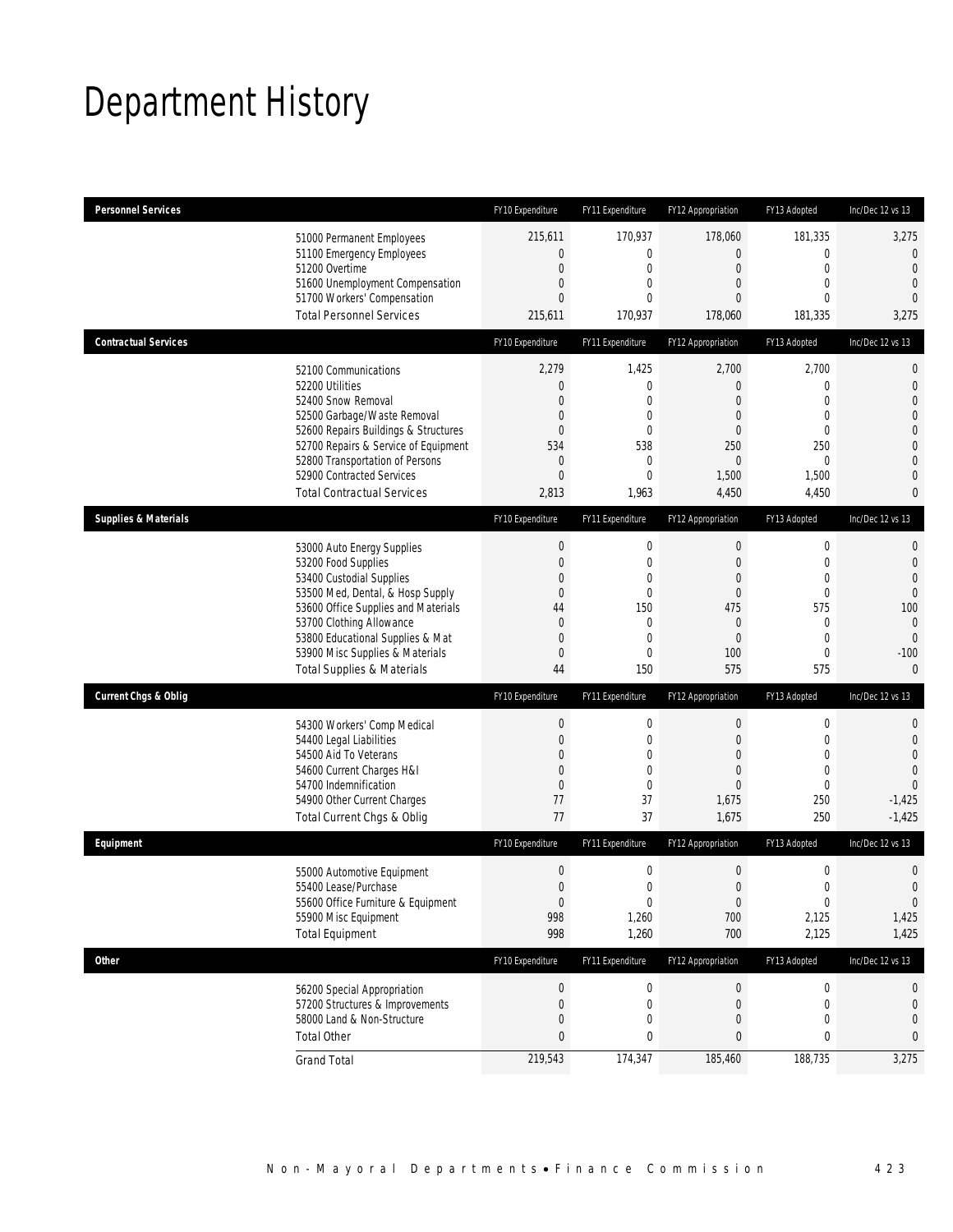# Department Personnel

| Title       | Grade<br>Union<br>Code       | Position | FY13 Salary | Title                                              | Union<br>Code | Grade    | Position     | FY13 Salary                    |
|-------------|------------------------------|----------|-------------|----------------------------------------------------|---------------|----------|--------------|--------------------------------|
| Chairperson | <b>NG</b><br>EX <sub>0</sub> | 1.00     | 5,014       | Confidential Secretary<br><b>Financial Analyst</b> | EXM<br>EXM    | 12<br>06 | 1.00<br>1.00 | 100,764<br>72,313              |
|             |                              |          |             | <b>Total</b>                                       |               |          | 3            | 178,091                        |
|             |                              |          |             | <b>Adjustments</b><br>Differential Payments        |               |          |              | $\overline{0}$                 |
|             |                              |          |             | Other                                              |               |          |              | 3,244                          |
|             |                              |          |             | Chargebacks<br><b>Salary Savings</b>               |               |          |              | $\mathbf{0}$<br>$\overline{0}$ |
|             |                              |          |             | <b>FY13 Total Request</b>                          |               |          |              | 181,335                        |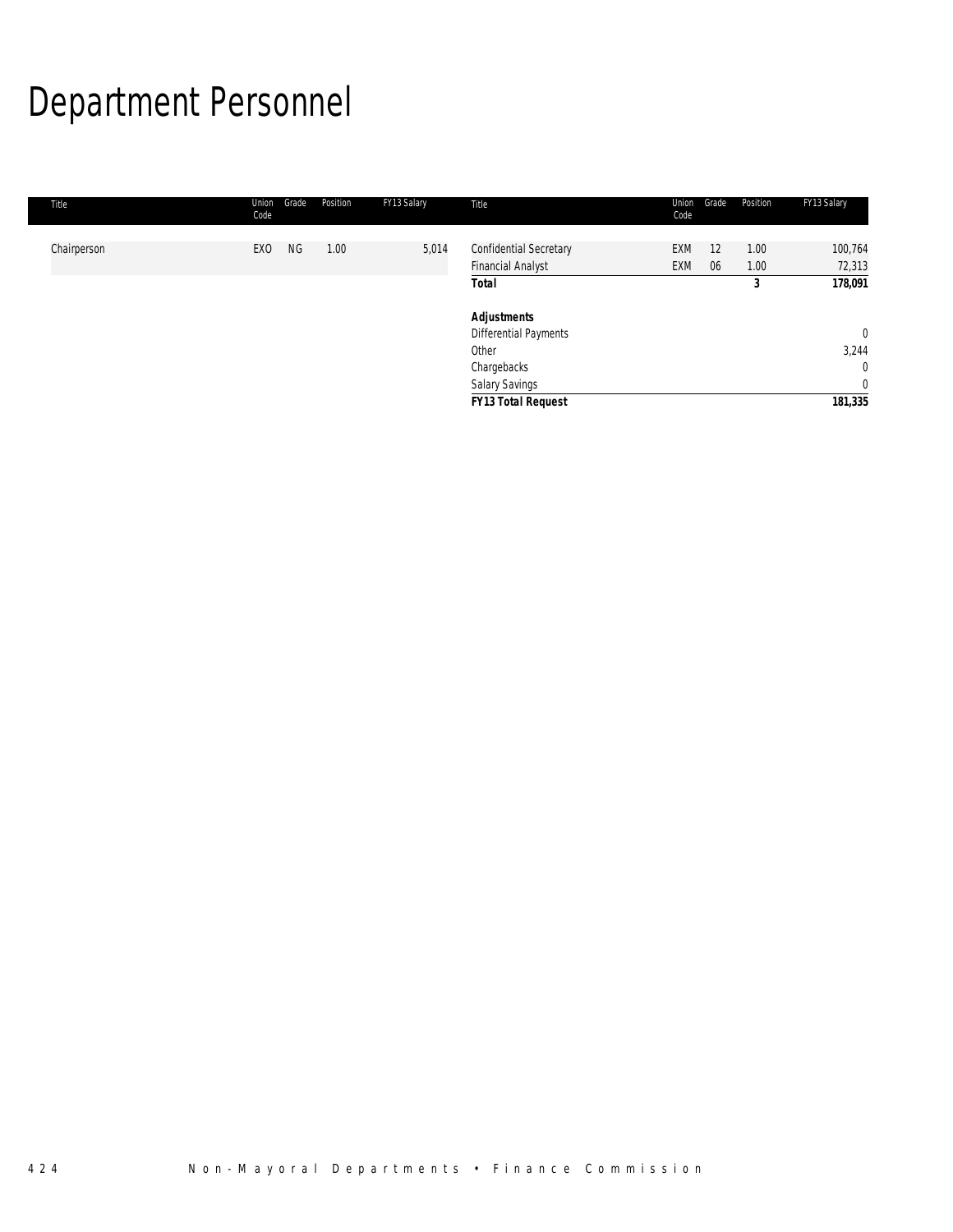### Program 1. Finance Commission

### *Matt Cahill, Manager Organization: 193100*

#### *Program Description*

The Finance Commission investigates matters relating to appropriations, loans, expenditures, accounts, and methods of administration affecting the City of Boston or Suffolk County, or any department thereof which the Commission determines requires investigation. The Commission reports its findings to the Mayor, the City Council, and the general public.

### *Program Strategies*

- To carry out investigations determined appropriate by the Finance Commission.
- To review all City contracts for statutory compliance.

| <b>Performance Measures</b>                                                                           | Actual '10 | Actual '11  | <b>Projected '12</b> | Target '13        |
|-------------------------------------------------------------------------------------------------------|------------|-------------|----------------------|-------------------|
| % of Chapter 30B contracts in compliance<br>% of non-Chapter 30B contracts reviewed within<br>14 days | 94%<br>96% | 99%<br>100% | 98%<br>98%           | 97%<br>98%        |
| Investigations completed                                                                              | 31         | 43          | 35                   | 40                |
| <b>Operating Budget</b>                                                                               | Actual '10 | Actual '11  | Approp '12           | <b>Budget '13</b> |
|                                                                                                       |            |             |                      |                   |
| <b>Personnel Services</b>                                                                             | 215.611    | 170.937     | 178,060              | 181,335           |
| Non Personnel                                                                                         | 3.932      | 3,410       | 7.400                | 7,400             |
| Total                                                                                                 | 219,543    | 174,347     | 185,460              | 188,735           |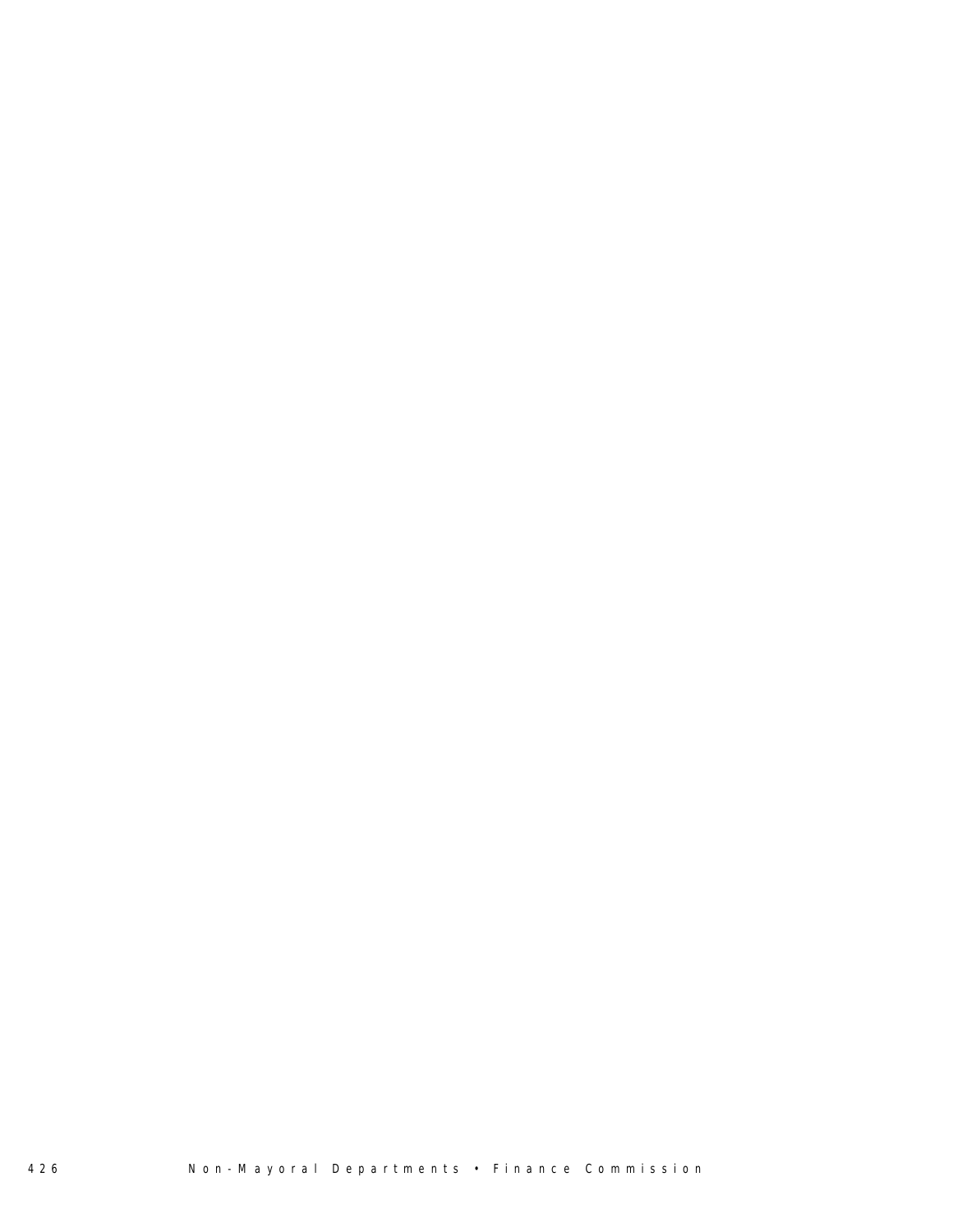### Licensing Board Operating Budget

### *Nicole Murati-Ferrer, Chair Appropriation: 252*

### *Department Mission*

The Board grants and regulates various types of alcohol and food licenses for restaurants, nightclubs, private clubs, package stores, hotels, inns, common victuallers (food only), bowling alleys, pool tables, lodging houses, dormitories (fraternities which are a category of dormitory licenses), and fortune tellers. The City of Boston Licensing Board consists of 3 Commissioners. The Commissioners are appointed by the Governor and serve a 6 year term. The Boston Police officers act as agents of the Board, they report violations of the alcoholic and other laws of the Commonwealth to the Board. The Board holds hearings on these violations and issues penalties.

#### *FY13 Performance Strategies*

- To process applications and issue alcoholic beverage licenses or other licenses.
- To renew all licenses on an annual basis and collect the appropriate fees.
- To respond to neighborhood complaints and police violations by disciplining licensees as appropriate.

| <b>Operating Budget</b> | Program Name                        | Total Actual '10  | Total Actual '11      | Total Approp '12  | <b>Total Budget '13</b> |
|-------------------------|-------------------------------------|-------------------|-----------------------|-------------------|-------------------------|
|                         | Licensing                           | 649,022           | 599,030               | 720.079           | 687,357                 |
|                         | <b>Total</b>                        | 649,022           | <i><b>599,030</b></i> | 720.079           | 687,357                 |
| <b>Operating Budget</b> |                                     | Actual '10        | Actual '11            | Approp '12        | <b>Budget '13</b>       |
|                         | Personnel Services<br>Non Personnel | 613.631<br>35,391 | 545,581<br>53.449     | 666.729<br>53,350 | 633.378<br>53,979       |
|                         | <b>Total</b>                        | 649,022           | <i><b>599,030</b></i> | 720.079           | 687,357                 |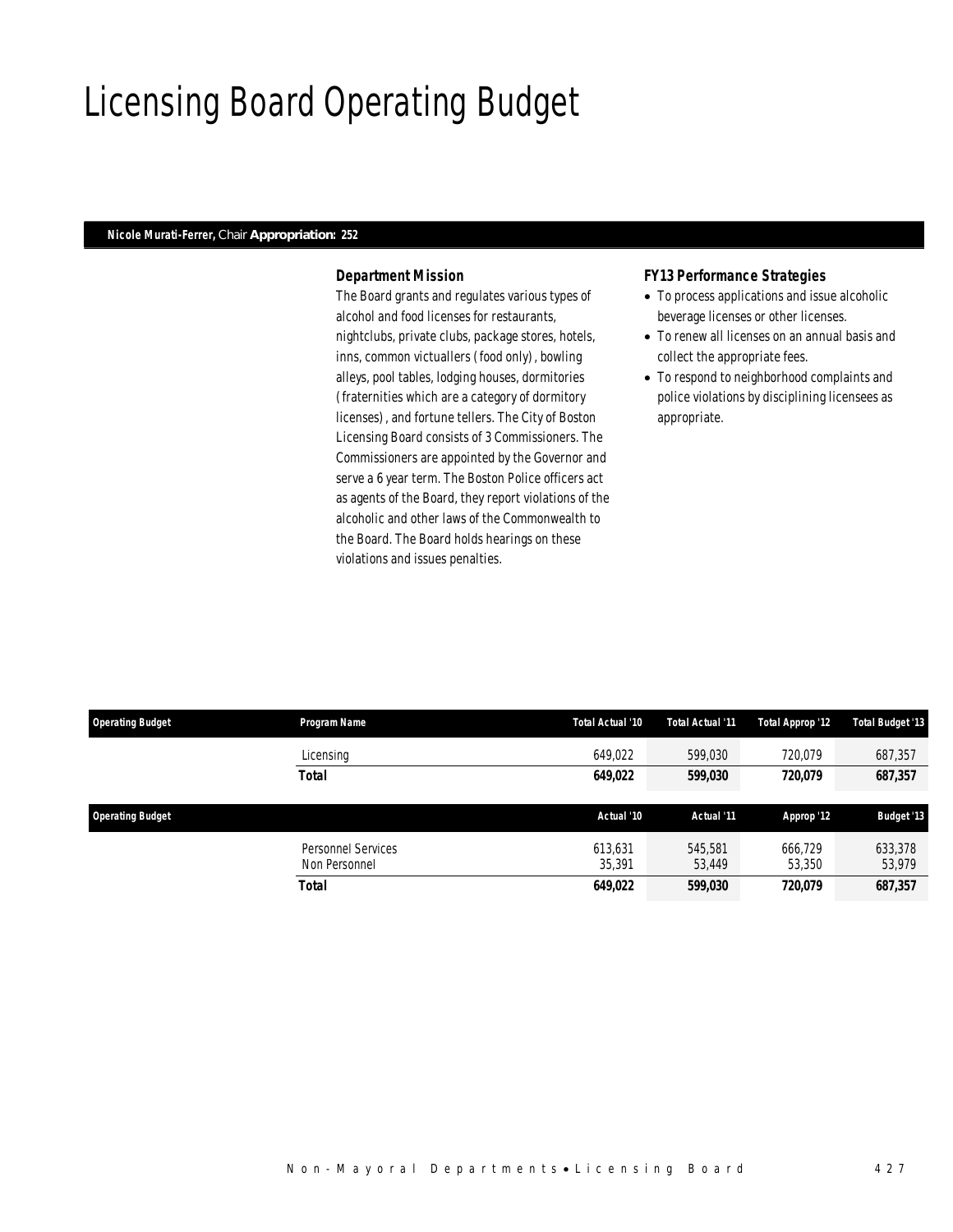# Licensing Board Operating Budget



#### *Authorizing Statutes*

- Enabling Legislation, CBC St. 14 § 1.
- The Rules & Regulations of the Board also govern.
- M.G.L.A. c. 138, §§ 12, 14, 15, 23, 34, 64, 67.
- M.G.L.A. c. 140 §§ 1-7, 9-21, 22-32, 177, 185I.

#### *Description of Services*

The Board grants and regulates various types of alcohol and food licenses for restaurants, nightclubs, private clubs, package stores, hotels, inns, common victuallers (food only), bowling alleys, pool tables, lodging houses, dormitories or fraternities, and fortune tellers. The Board's jurisdiction is within the confines of the City of Boston for all of the aforementioned licenses. The Boston Police officers act as agents of the Board, they report violations of the alcoholic and other laws of the Commonwealth to the Board.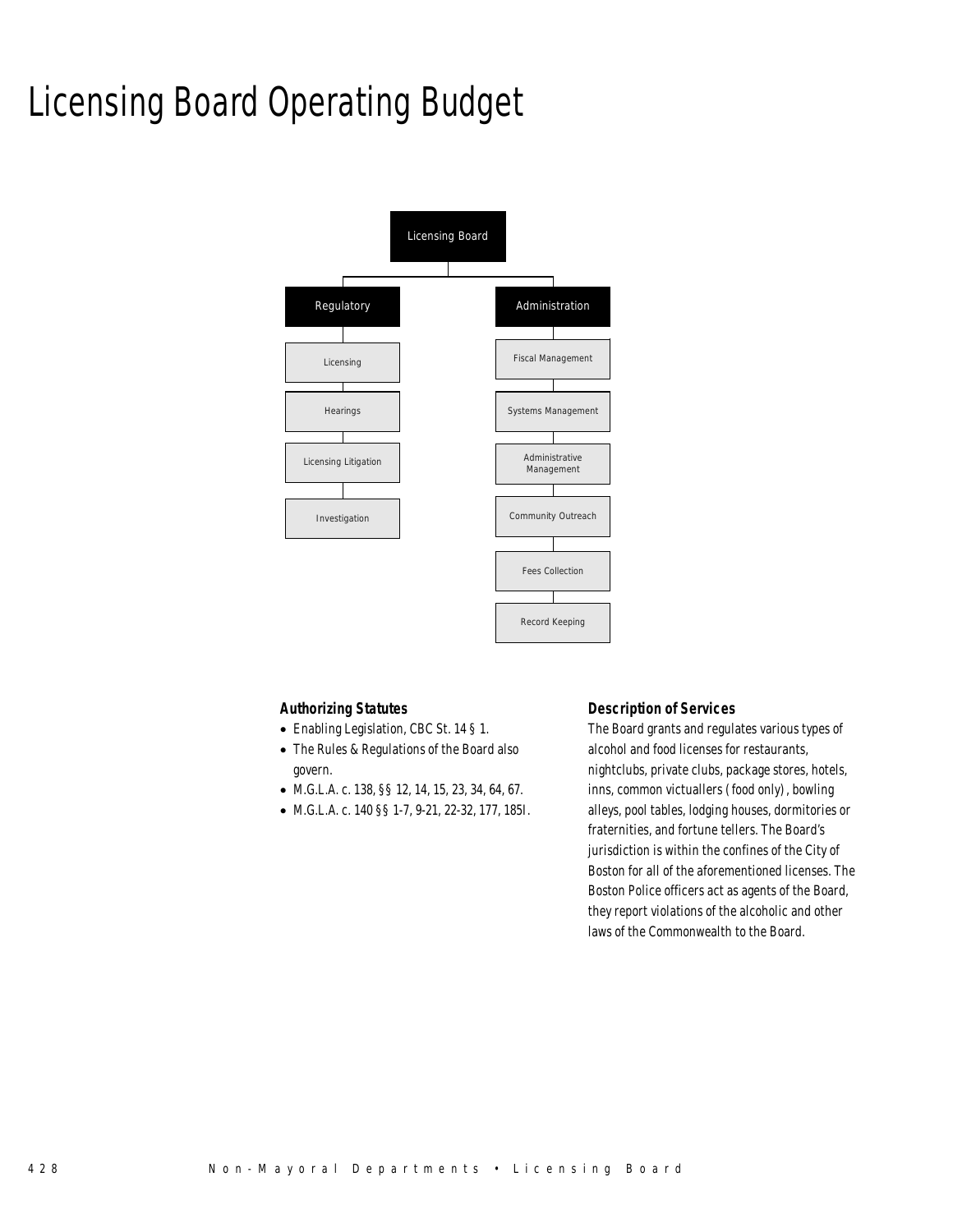# Department History

| <b>Personnel Services</b>       |                                                                                                                                                                                                                                                                                                      | FY10 Expenditure                                                                                                     | FY11 Expenditure                                                                                           | FY12 Appropriation                                                                   | FY13 Adopted                                                                                               | Inc/Dec 12 vs 13                                                                                                                                   |
|---------------------------------|------------------------------------------------------------------------------------------------------------------------------------------------------------------------------------------------------------------------------------------------------------------------------------------------------|----------------------------------------------------------------------------------------------------------------------|------------------------------------------------------------------------------------------------------------|--------------------------------------------------------------------------------------|------------------------------------------------------------------------------------------------------------|----------------------------------------------------------------------------------------------------------------------------------------------------|
|                                 | 51000 Permanent Employees<br>51100 Emergency Employees<br>51200 Overtime<br>51600 Unemployment Compensation<br>51700 Workers' Compensation<br><b>Total Personnel Services</b>                                                                                                                        | 601,013<br>$\boldsymbol{0}$<br>$\boldsymbol{0}$<br>$\overline{0}$<br>12,618<br>613,631                               | 515,498<br>0<br>$\boldsymbol{0}$<br>0<br>30,083<br>545,581                                                 | 666,729<br>$\overline{0}$<br>0<br>$\overline{0}$<br>0<br>666,729                     | 633,378<br>$\boldsymbol{0}$<br>$\mathbf 0$<br>$\mathbf{0}$<br>$\mathbf 0$<br>633,378                       | $-33,351$<br>$\overline{0}$<br>$\mathbf{0}$<br>$\mathbf{0}$<br>$\overline{0}$<br>$-33,351$                                                         |
| <b>Contractual Services</b>     |                                                                                                                                                                                                                                                                                                      | FY10 Expenditure                                                                                                     | FY11 Expenditure                                                                                           | FY12 Appropriation                                                                   | FY13 Adopted                                                                                               | Inc/Dec 12 vs 13                                                                                                                                   |
|                                 | 52100 Communications<br>52200 Utilities<br>52400 Snow Removal<br>52500 Garbage/Waste Removal<br>52600 Repairs Buildings & Structures<br>52700 Repairs & Service of Equipment<br>52800 Transportation of Persons<br>52900 Contracted Services<br><b>Total Contractual Services</b>                    | 6,535<br>$\boldsymbol{0}$<br>0<br>0<br>$\overline{0}$<br>763<br>$\mathbf 0$<br>7,750<br>15,048                       | 5,422<br>$\boldsymbol{0}$<br>0<br>$\mathbf{0}$<br>$\overline{0}$<br>744<br>$\mathbf 0$<br>19,034<br>25,200 | 7,000<br>$\mathbf 0$<br>0<br>0<br>0<br>1,000<br>$\boldsymbol{0}$<br>26,750<br>34,750 | 7,000<br>$\mathbf 0$<br>$\mathbf{0}$<br>$\mathbf{0}$<br>$\mathbf{0}$<br>1,000<br>629<br>26,750<br>35,379   | $\mathbf 0$<br>$\mathbf{0}$<br>$\overline{0}$<br>$\overline{0}$<br>$\mathbf{0}$<br>$\overline{0}$<br>629<br>$\mathbf{0}$<br>629                    |
| <b>Supplies &amp; Materials</b> |                                                                                                                                                                                                                                                                                                      | FY10 Expenditure                                                                                                     | FY11 Expenditure                                                                                           | FY12 Appropriation                                                                   | FY13 Adopted                                                                                               | Inc/Dec 12 vs 13                                                                                                                                   |
|                                 | 53000 Auto Energy Supplies<br>53200 Food Supplies<br>53400 Custodial Supplies<br>53500 Med, Dental, & Hosp Supply<br>53600 Office Supplies and Materials<br>53700 Clothing Allowance<br>53800 Educational Supplies & Mat<br>53900 Misc Supplies & Materials<br><b>Total Supplies &amp; Materials</b> | $\boldsymbol{0}$<br>$\boldsymbol{0}$<br>0<br>$\overline{0}$<br>13,850<br>$\theta$<br>$\boldsymbol{0}$<br>0<br>13,850 | 0<br>$\boldsymbol{0}$<br>0<br>0<br>8,528<br>$\mathbf{0}$<br>0<br>$\mathbf{0}$<br>8,528                     | $\boldsymbol{0}$<br>$\mathbf 0$<br>0<br>0<br>8,900<br>0<br>0<br>0<br>8,900           | 0<br>$\mathbf 0$<br>$\overline{0}$<br>$\overline{0}$<br>8,900<br>0<br>$\mathbf 0$<br>$\mathbf{0}$<br>8,900 | $\mathbf{0}$<br>$\mathbf 0$<br>$\mathbf{0}$<br>$\overline{0}$<br>$\mathbf 0$<br>$\overline{0}$<br>$\overline{0}$<br>$\overline{0}$<br>$\mathbf{0}$ |
| <b>Current Chgs &amp; Oblig</b> |                                                                                                                                                                                                                                                                                                      | FY10 Expenditure                                                                                                     | FY11 Expenditure                                                                                           | FY12 Appropriation                                                                   | FY13 Adopted                                                                                               | Inc/Dec 12 vs 13                                                                                                                                   |
|                                 | 54300 Workers' Comp Medical<br>54400 Legal Liabilities<br>54500 Aid To Veterans<br>54600 Current Charges H&I<br>54700 Indemnification<br>54900 Other Current Charges<br>Total Current Chgs & Oblig                                                                                                   | 134<br>$\boldsymbol{0}$<br>$\boldsymbol{0}$<br>$\mathbf 0$<br>$\overline{0}$<br>6,359<br>6,493                       | 12,709<br>0<br>$\overline{0}$<br>$\mathbf{0}$<br>$\theta$<br>7,012<br>19,721                               | 0<br>0<br>$\overline{0}$<br>0<br>$\overline{0}$<br>9,700<br>9,700                    | $\boldsymbol{0}$<br>$\mathbf 0$<br>$\overline{0}$<br>$\mathbf{0}$<br>$\Omega$<br>9,700<br>9,700            | $\mathbf 0$<br>$\mathbf 0$<br>$\overline{0}$<br>$\overline{0}$<br>$\overline{0}$<br>$\overline{0}$<br>$\mathbf{0}$                                 |
| Equipment                       |                                                                                                                                                                                                                                                                                                      | FY10 Expenditure                                                                                                     | FY11 Expenditure                                                                                           | FY12 Appropriation                                                                   | FY13 Adopted                                                                                               | Inc/Dec 12 vs 13                                                                                                                                   |
|                                 | 55000 Automotive Equipment<br>55400 Lease/Purchase<br>55600 Office Furniture & Equipment<br>55900 Misc Equipment<br><b>Total Equipment</b>                                                                                                                                                           | $\boldsymbol{0}$<br>$\Omega$<br>$\boldsymbol{0}$<br>$\boldsymbol{0}$<br>$\bf{0}$                                     | 0<br>$\Omega$<br>0<br>0<br>0                                                                               | $\mathbf 0$<br>0<br>$\boldsymbol{0}$<br>0<br>0                                       | $\boldsymbol{0}$<br>$\boldsymbol{0}$<br>$\pmb{0}$<br>$\mathbf 0$<br>$\pmb{0}$                              | $\mathbf 0$<br>$\Omega$<br>0<br>0<br>0                                                                                                             |
| <b>Other</b>                    |                                                                                                                                                                                                                                                                                                      | FY10 Expenditure                                                                                                     | FY11 Expenditure                                                                                           | FY12 Appropriation                                                                   | FY13 Adopted                                                                                               | Inc/Dec 12 vs 13                                                                                                                                   |
|                                 | 56200 Special Appropriation<br>57200 Structures & Improvements<br>58000 Land & Non-Structure<br><b>Total Other</b>                                                                                                                                                                                   | $\boldsymbol{0}$<br>$\boldsymbol{0}$<br>0<br>$\bf{0}$                                                                | 0<br>0<br>0<br>0                                                                                           | $\boldsymbol{0}$<br>$\mathbf 0$<br>0<br>0                                            | 0<br>$\boldsymbol{0}$<br>$\mathbf 0$<br>0                                                                  | 0<br>$\mathbf 0$<br>$\mathbf 0$<br>0                                                                                                               |
|                                 | <b>Grand Total</b>                                                                                                                                                                                                                                                                                   | 649,022                                                                                                              | 599,030                                                                                                    | 720,079                                                                              | 687,357                                                                                                    | $-32,722$                                                                                                                                          |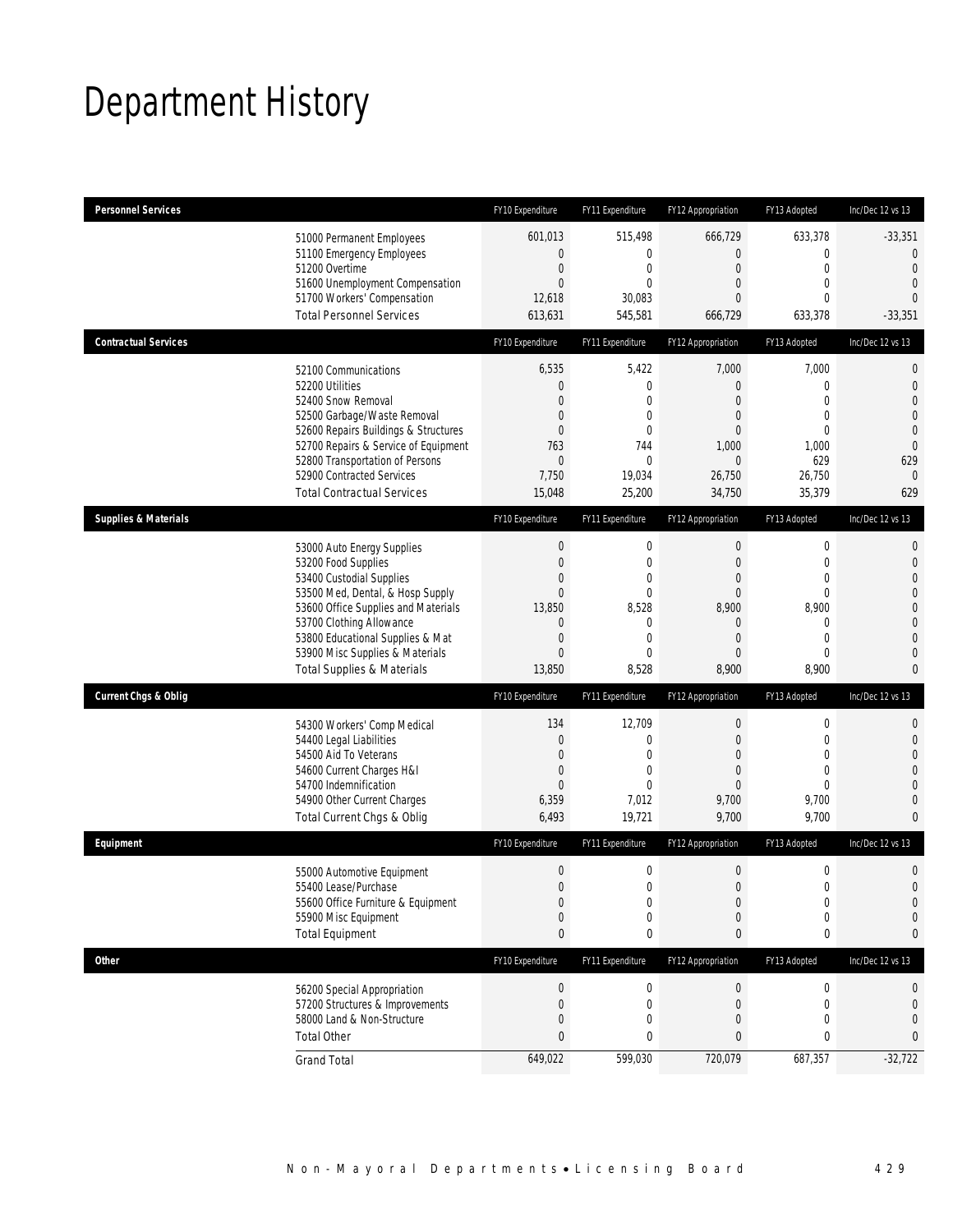# Department Personnel

| Title           | Union<br>Code   | Grade     | Position | FY13 Salary | Title                            | Union<br>Code   | Grade | Position | FY13 Salary  |
|-----------------|-----------------|-----------|----------|-------------|----------------------------------|-----------------|-------|----------|--------------|
|                 |                 |           |          |             |                                  |                 |       |          |              |
| Admin Assistant | SU <sub>4</sub> | 15        | 3.00     | 174,483     | <b>Exec Secretary</b>            | <b>EXM</b>      | NG.   | 1.00     | 92,754       |
| Chairperson     | CDH             | <b>NG</b> | 1.00     | 97,266      | <b>Head Administrative Clerk</b> | SU4             | 14    | 2.00     | 103,445      |
| Commissioner    | CDH             | <b>NG</b> | 2.00     | 117,814     | Sr Budget Analyst (BosLicBd)     | SE <sub>1</sub> | 06    | 1.00     | 49,497       |
|                 |                 |           |          |             | <b>Total</b>                     |                 |       | 10       | 635,259      |
|                 |                 |           |          |             | <b>Adjustments</b>               |                 |       |          |              |
|                 |                 |           |          |             | Differential Payments            |                 |       |          | $\mathbf{0}$ |
|                 |                 |           |          |             | Other                            |                 |       |          | $-1,881$     |
|                 |                 |           |          |             | Chargebacks                      |                 |       |          | $\mathbf 0$  |
|                 |                 |           |          |             | Salary Savings                   |                 |       |          | $\mathbf{0}$ |
|                 |                 |           |          |             | <b>FY13 Total Request</b>        |                 |       |          | 633,378      |